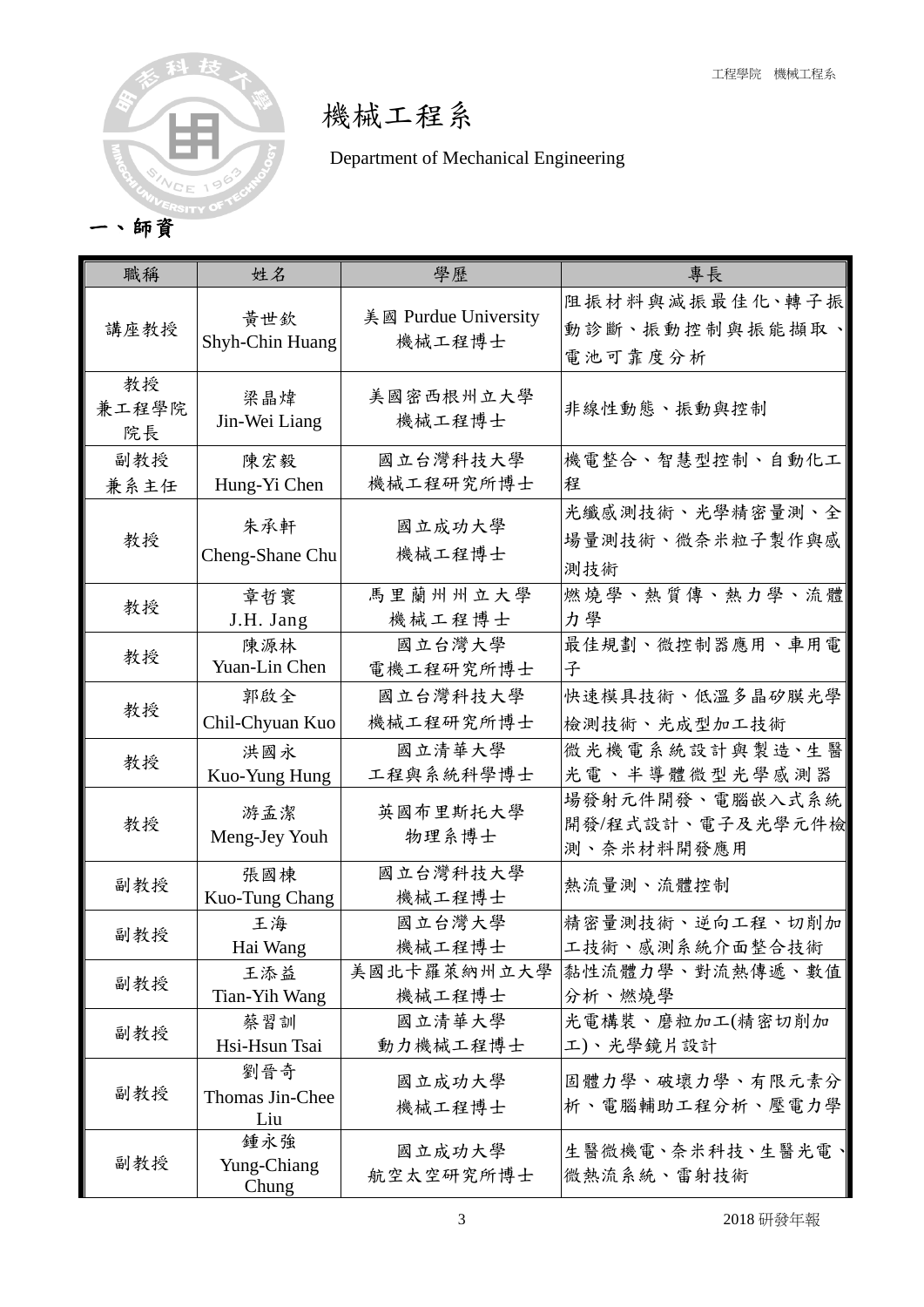工程學院 機械工程系

| 職稱   | 姓名                            | 學歷                      | 專長                                                                 |
|------|-------------------------------|-------------------------|--------------------------------------------------------------------|
| 副教授  | 楊岳儒<br>Yueh-Ru Yang           | 國立台灣大學<br>電機博士          | 電力電子                                                               |
| 副教授  | 謝文賓<br>Win-Bin Shieh          | 美國馬里蘭大學<br>機械工程博士       | 機構合成/設計                                                            |
| 副教授  | 陳炳宜<br>Pin-Yi Chen            | 國立台灣科技大學<br>機械工程研究所博士班  | 電子陶瓷材料、電子陶瓷製程技<br>術、壓電元件設計開發                                       |
| 副教授  | 黃道易<br>Dao-Yi Huang           | 國立台北科技大學<br>機電工程研究所博士   | 車輛修護、車輛測試、車廠管理                                                     |
| 助理教授 | 張文慶<br>Wunching Lyle<br>Chang | 美國威斯康辛大學<br>機械博士        | 機械設計、生醫工程                                                          |
| 助理教授 | 蔡宜昌<br>Yi- Chang Tsai         | 國立台灣科技大學<br>機械工程博士(控制組) | 氣壓伺服、系統控制                                                          |
| 助理教授 | 胡志中<br>Chih-Chung Hu          | 國立台灣大學<br>醫學工程學研究所博士班   | 醫學工程、生醫機械、機電整合、<br>影像系統設計分析、液氣壓系統                                  |
| 助理教授 | 傅本然<br>Ben-Ran Fu             | 國立清華大學<br>工程與系統科學系博士    | 雙相流與沸騰熱傳、熱沈與蒸發器<br>應用、低溫熱能發電技術、能源科 <br>技                           |
| 助理教授 | 馮奎智<br>Kuei-Chih Feng         | 國立台灣科技大學<br>機械工程博士      | 電子陶瓷材料、低溫共燒微波材<br>料、玻璃材料、MLCC 元件                                   |
| 講師   | 鄭春德<br>Chun-Der Cheng         | 國立交通大學<br>機械碩士          | CAD、CAM、相變化                                                        |
| 講師   | 劉秋霖<br>Chiou-Lin Liou         | 國立台灣科技大學<br>機械工程研究所博士班  | 傳統鑄造、脫蠟精密鑄造、數控工<br>具機、材料實驗                                         |
| 技術講師 | 蔡清發<br>Ching-Fa Tsay          | 明志科技大學<br>機電工程研究所碩士班    | 各類工作母機加工實務、數控工具<br>機、各類銲接、夾治具設計製作、<br>塑膠模設計製作、衝壓模設計製<br>作、機械元件設計製作 |

### 二、期刊論文

- [1] Chil-Chyuan Kuo, Wei-Hua Chen, Jain-Fu Li,Yi-Jun Zhu,"Development of a flexible modeling base for additive manufacturing",The International Journal of Advanced Manufacturing Technology,94,(1-4),pp.1533,pp.1541,2018,【SCIE &EI 】
- [2] Chil-Chyuan Kuo, Shin-Yun Lyu,"A cost-effective approach using recycled materials to fabricate micro-hot embossing die for microfabrication",The International Journal of Advanced Manufacturing Technology, 94, (9-12), pp.4365, pp.4371, 2018, [SCIE & EI ]
- [3] Chil-Chyuan Kuo, Zheng- Yan You,"A cost-effective approach for rapid fabricating cooling channels with smooth surface",The International Journal of Advanced Manufacturing Technology,95,(1-4),pp.1135,pp.1141,2018,【SCIE &EI 】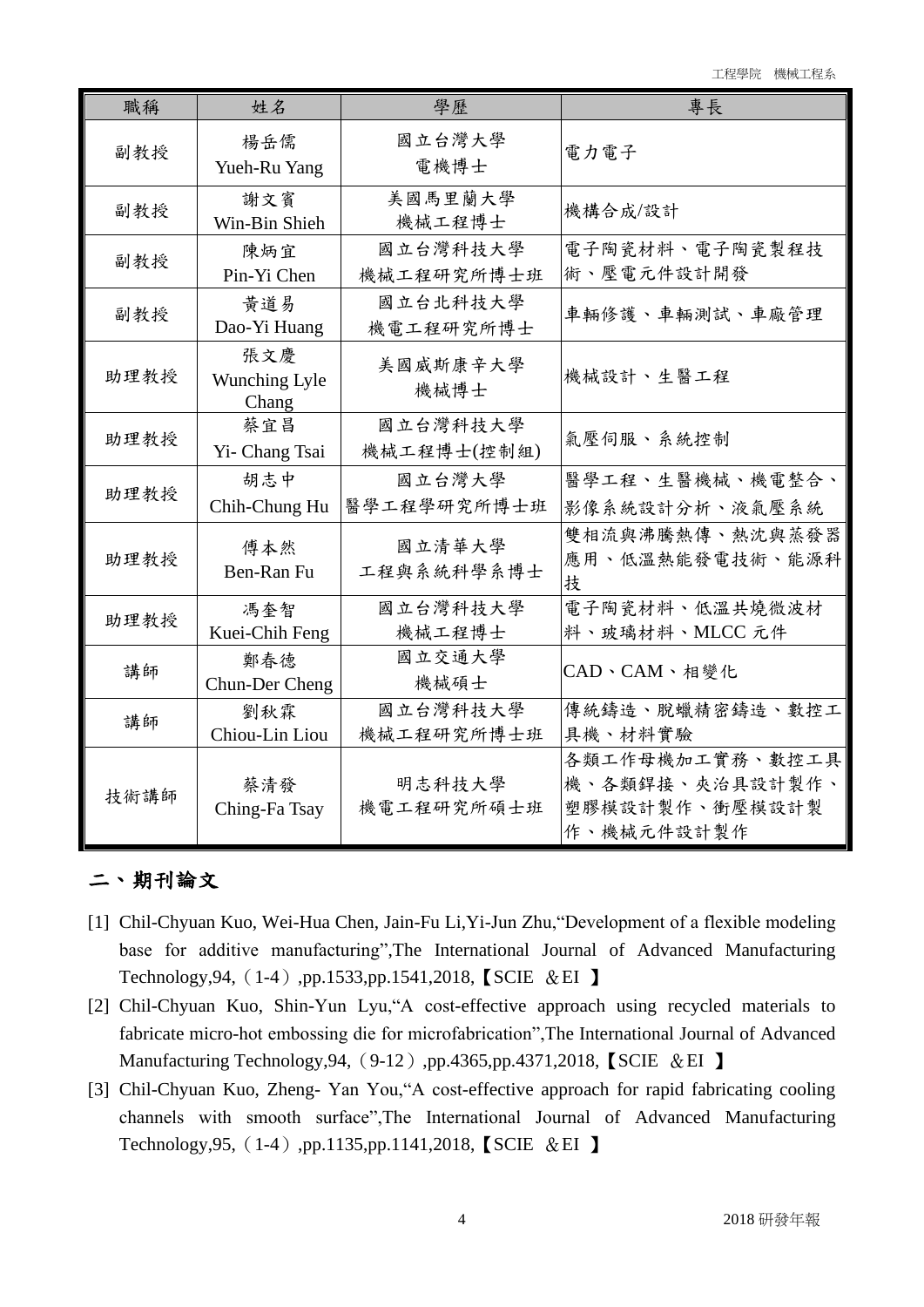- [4] Chil-Chyuan Kuo, Zheng- Yan You,"Development of injection molding tooling with conformal cooling channels fabricated by optimal process parameters",The International Journal of Advanced Manufacturing Technology, 96, (1-4), pp.1003, pp.1013, 2018, [SCIE & EI ]
- [5] Chil-Chyuan Kuo, Teng-Sheng Chian,"Effects of different backing materials of hybrid rapid tooling on the demolding time in the hot embossing process",MATERIALS SCIENCE-MEDZIAGOTYRA,24,(3),pp.332,pp.337,2018,【SCIE &EI 】
- [6] Chil-Chyuan Kuo, Min-Hsiang Wu,"A simple method for rapid manufacturing large-area hot embossing rapid toolings and its application",MATERIALS SCIENCE-MEDZIAGOTYRA,24, (2),pp.218,pp.221,2018,【SCIE &EI 】
- [7] Chil-Chyuan Kuo, Wei-Cong Xu,"Effects of different cooling channels on the cooling efficiency in the wax injection molding process",The International Journal of Advanced Manufacturing Technology,98,(1-4),pp.887,pp.895,2018,【SCIE &EI 】
- [8] Chil-Chyuan Kuo, Min-Hsiang Wu,"Development of a large-area hot embossing mold with micro-sized structures",MATERIALS SCIENCE-MEDZIAGOTYRA,24, (4),pp.403,pp.409,2018,【SCIE &EI 】
- [9] Chil-Chyuan Kuo, Guan-Pu Chen, Shi-Wei Huang,"Study and analysis of process parameters for silicone rubber mold",MATERIALS SCIENCE-MEDZIAGOTYRA,24, (4),pp.399,pp.402,2018,【SCIE &EI 】
- [10]Shyh-Chin Huang, Le-Hiep Nguyen, Jin-Wei Liang, Yi-Mei Huang,"Design and analysis of a collocated periodic vibration absorber-harvester",INTERNATIONAL JOURNAL OF MECHANICAL SCIENCES,148,pp.337,pp.351,2018,【SCIE &EI 】
- [11]Chen, Hung-Yi Liang, Jin-Wei,"Hysteresis compensation of a piezoelectric-stack-actuator-driven (PSA-driven) system using inversion-based models and feedback control",JOURNAL OF INTELLIGENT & FUZZY SYSTEMS,35, (3),pp.3243,pp.3253,2018,【SCIE &EI 】
- [12]Chi-Shun Tu, Cheng-Sao Chen, Pin-Yi Chen, Yi L7in Hsieh, RR Chien, V Hugo Schmidt, Kuei-Chih Feng, Huang-Wei Chang,"Composition and thermal structural evolution in Pr modified bismuth ferrite near the morphotropic phase boundary",Journal of Alloys and Compounds,768,pp.903,pp.913,2018,【SCIE &EI 】
- [13]Kuei-Chih Feng, Pin-Yi Chen, Po-Hsien Wu, Cheng-Sao Chen, Chi-Shun Tu,"Reducing-atmosphere resistant mechanism on microwave dielectric enhancement of CaMgSi2O6 glass-ceramics",Journal of Alloys and Compounds,765,pp.75,pp.81,2018,【SCIE  $&EI$  】
- [14]Pin-Yi Chen, Cheng-Sao Chen, Chi-Shun Tu, Ya-Syuan Wu, Wei Sea Chang, Shih-Hsun Chen,"The giant strain response mechanism in textured Mn-modified 0.925 (Bi0. 5Na0. 5) TiO3-0.075 BaTiO3 relaxor ferroelectric ceramics",Journal of Alloys and Compounds,737,pp.705,pp.717,2018,【SCIE &EI 】
- [15]Chi-Shun Tu, Pin-Yi Chen, Cheng-Sao Chen, RR Chien, V Hugo Schmidt, Chun-Yen Lin,"Photovoltaic conversion and quantum efficiency in perovskite multiferroic ceramics",Acta Materialia,149,pp.248,pp.255,2018, [SCIE & EI ]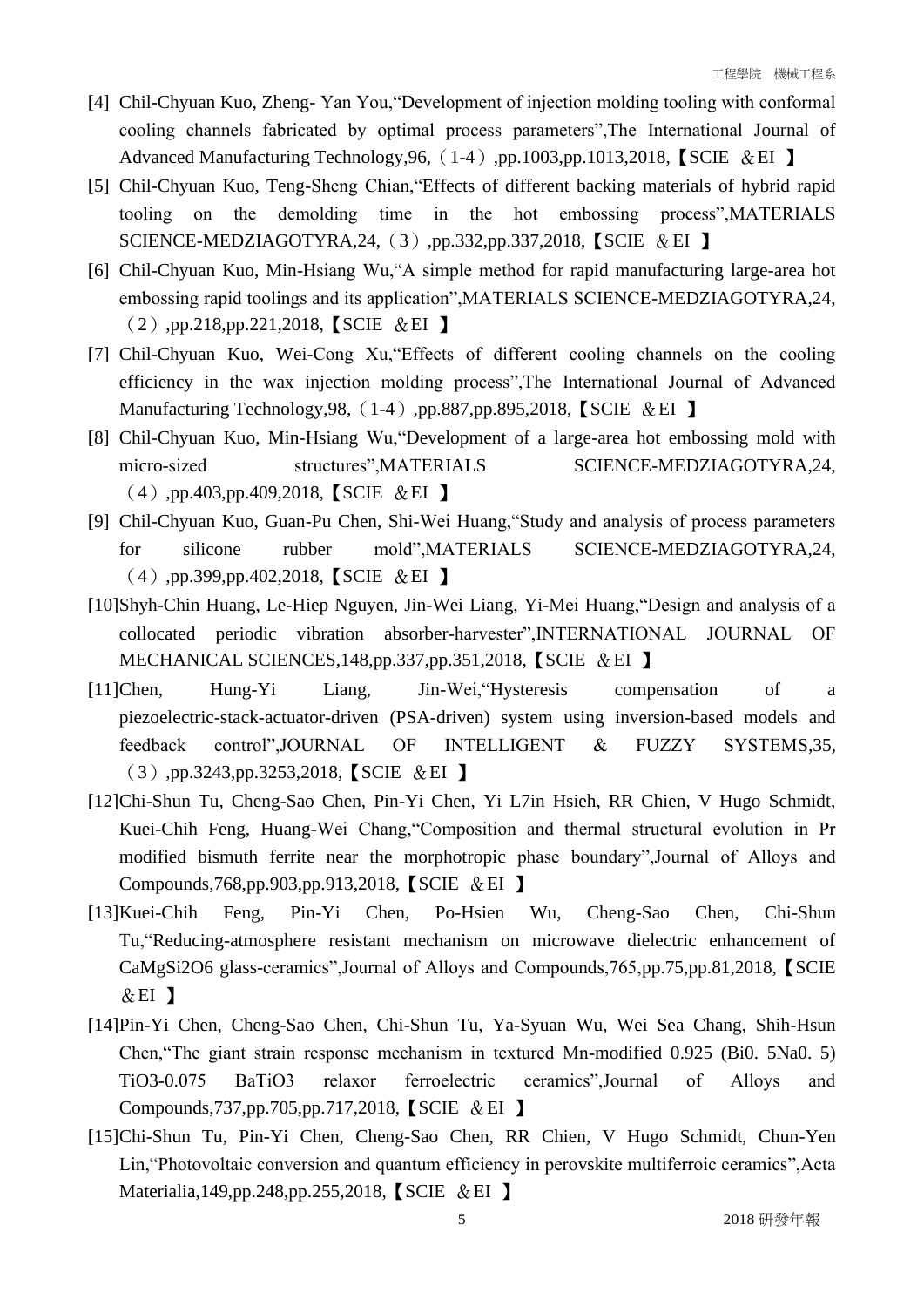- [16]Chi-Shun Tu, Pin-Yi Chen, Cheng-Sao Chen, Chun-Yen Lin, V Hugo Schmidt,"Tailoring microstructure and photovoltaic effect in multiferroic Nd-substituted BiFeO3 ceramics by processing atmosphere modification",Journal of the European Ceramic Society,38, (4),pp.1389,pp.1398,2018,【SCIE &EI 】
- [17]Cheng‐Sao Chen, Chi‐Shun Tu, Pin‐Yi Chen, Wei Sea Chang, Yves U Idzerda, Yi Ting, Jenn‐Min Lee, Chang Wei Yu,"Micro-to-nano domain structure and orbital hybridization in rare-earth-doped BiFeO3 across morphotropic phase boundary",Journal of the American Ceramic Society,101,(2),pp.883,pp.896,2018,【SCIE &EI 】
- [18]Wei-Ting Chen, Shao-Sian Li, Jinn P. Chu, Kuei Chih Feng, Jem-Kun Chen,"Fabrication of ordered metallic glass nanotube arrays for label-free biosensing with diffractive reflectance",BIOSENSORS & BIOELECTRONICS,102,(15),pp.129,pp.135,2018,【SCIE & 非EI 】
- [19]Chou, Chen-Chia Chang, Chun-Yao Chen, Guang-Yu Liao, Wen-Jiao Feng, Kuei-Chih Tsao, Chung-Ya,"Control of Silver Diffusion in Low-Temperature Co-Fired Diopside Glass-Ceramic Microwave Dielectrics", Materials, 11,  $(1)$ , pp.55-1, pp.55-9, 2018, SCIE &  $#EI$  】
- [20]馮奎智、曹中亞、陳炳宜,"開發可低溫異質共燒之中、低介電微波陶瓷材料並與銀電極共 燒研究",陶瓷,37,(3),pp.29,pp.36,2018,【一般專業月刊、季刊 】
- [21]Chu, Cheng-Shane, Su, Chih-Je,"Optical fiber sensor for dual sensing of H2O2 and DO based on CdSe/ZnS QDs and Ru(dpp)3(2+) embedded in EC matrix",SENSORS AND ACTUATORS B-CHEMICAL,255,pp.1079,pp.1086,2018,【SCIE &EI 】
- [22]Chu, Cheng-Shane, Su, Chih-Jen,"Fluorescence Ratiometric Optical Broad Range pH Sensor Based on CdSe/ZnS Quantum Dots and O170 Embedded in Ethyl Cellulose Matrix",JOURNAL OF LIGHTWAVE TECHNOLOGY,36, (4),pp.857,pp.862,2018, [SCIE  $&E1$  】
- [23]Fu, Ben-Ran Chen, Ya-Chin Ho, Ming-Xi Pan, Chin,"Gas-assisted evaporation and boiling in minichannels",INTERNATIONAL JOURNAL OF HEAT AND MASS TRANSFER,116,pp.1044,pp.1053,2018,【SCIE &EI 】
- [24]Lin, Tee Fu, Ben-Ran Hu, Shih-Cheng Tang, Yi-Han,"Moisture Prevention in a Pre-Purged Front-Opening Unified Pod (FOUP) During Door Opening in a Mini-Environment",IEEE TRANSACTIONS ON SEMICONDUCTOR MANUFACTURING,31, (1),pp.108,pp.115,2018,【SCIE &EI 】
- [25]Hu, Shih-Cheng Li, Zhe-Wei Lin, Tee Fu, Ben-Ran,"Humidity Control for Front Opening Unified Pod after Opening Its Door in a Mini-Environment",APPLIED SCIENCES-BASEL,8, (7),pp.1149-1,pp.1149-13,2018,【SCIE &EI 】
- [26]郭 啟 全 , 李 明 仁 ," 金 屬 殼 件 成 型 之 快 速 模 具 研 製 與 應 用 ", 建 國 科 大 學 報 ,37, (2),pp.01,pp.16,2018,【國內學術中文期刊與學報】
- [27]Chung, Yung-Chiang Zheng, Guang-Jun Xu, Yao-De Lin, Cheng-Feng,"Design and application of an LED using a liquid conductor for dissipating heat and conducting electricity",MICRO & NANO LETTERS,13,(6),pp.768,pp.772,2018,【SCIE &EI 】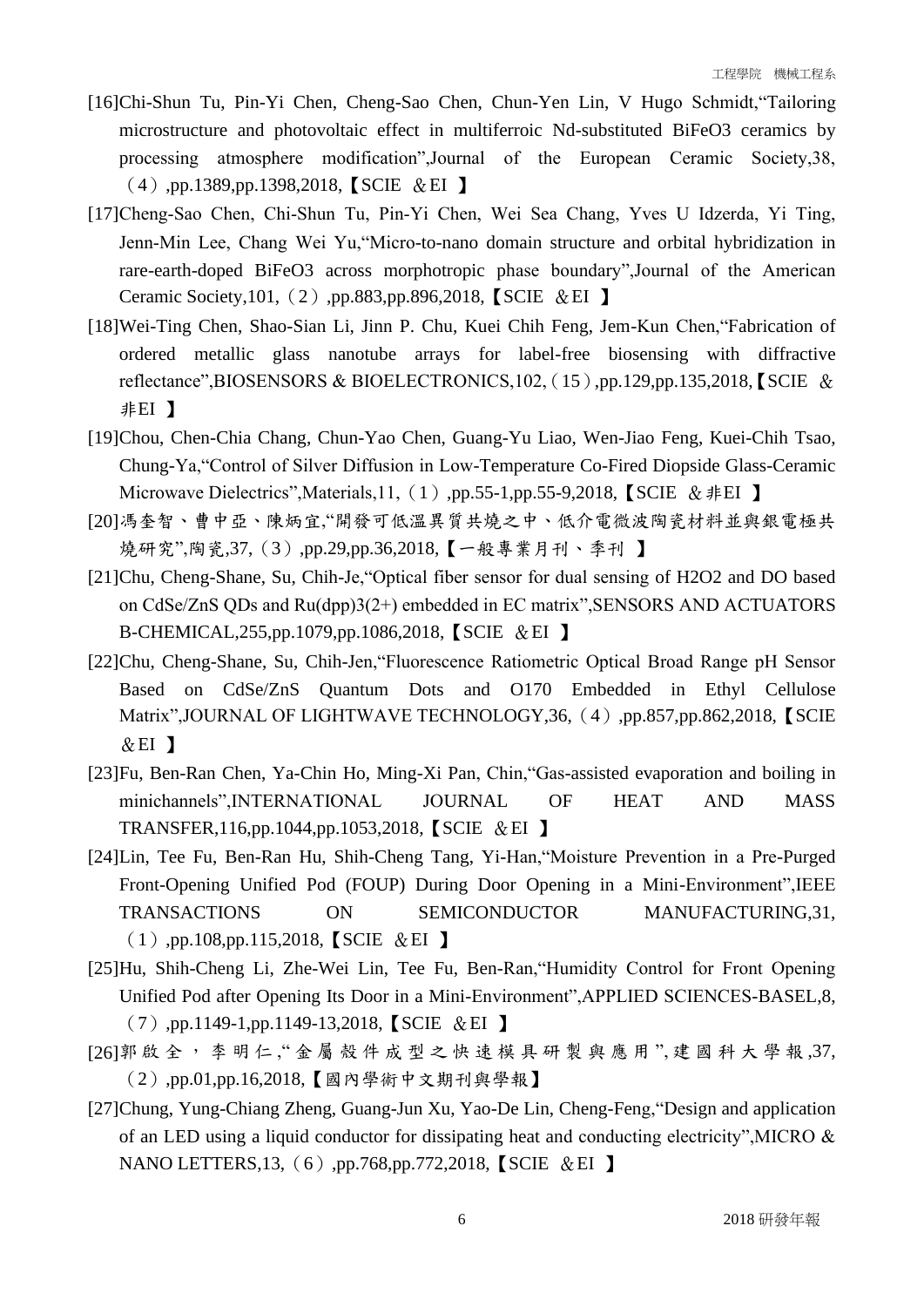- [28]Yu-JenChiu, Wei-Mon Yan, Han-Chieh Chiu, Jer-Huan Jang, Guang-Ya Ling,"Investigation on the thermophysical properties and transient heat transfer characteristics of composite phase change materials",International Communications in Heat and Mass Transfer,98,pp.223,pp.231,2018,【SCIE &EI 】
- [29]Yang, Chun-Chen Jiang, Jia-Rong Karuppiah, Chelladurai Jang, Jer-Huan Wu, Zong-Han Jose, Rajan Lue, Shingjiang Jessie,"LATP ionic conductor and in-situ graphene hybrid-layer coating on LiFePO4 cathode material at different temperatures",JOURNAL OF ALLOYS AND COMPOUNDS,765,pp.800,pp.811,2018,【SCIE &EI 】
- [30]Thomas Jin-Chee Liu, Li-Wei Chen and Nai-Pin Lin,"Mechanical Design of Metal Dome for Industrial Application",IOP Conference Series: Materials Science and Engineering ,311,pp.012020-1,pp.012020-6,2018, 【EI &非SCI】
- [31]Thomas Jin-Chee Liu , Nai-Pin Lin ,"Snap-Through Behavior of Arch Shell for Button or Switch Design in Electronic Products",Journal of the Institute of Industrial Applications Engineers, Vol.6, (No.4),pp.156,pp.164, 2018, 【非SCI&非EI-英(外)文發表 】
- [32]Thomas Jin-Chee Liu, Ji-Fu Tseng, Chun-Der Cheng, "Material Property and Stress Field near Notch Tip in Steel Plate under High Electric Current",MATEC Web of Conferences,151,pp.01004,pp.01004,2018, 【EI &非SCI】

### 三、研討會論文

- [1] Chil-Chyuan Kuo, Ming-Ren Li,"Development and Application of Rapid Tooling Using Nanocomposites",Hong Kong International Conference on Engineering and Applied Sciences (2018 HKICEAS),Hong Kong,香港 ,2018/1/24,【國際學術研討會】
- [2] Chil-Chyuan Kuo, Yi-Jun Zhu,"A rapid method for manufacturing conformal cooling channels with complex geometrics",2018 The 6th International Conference on Control, Mechatronics and Automation (ICCMA 2018),Tokyo,日本 ,2018/10/12,【國際學術研討會】
- [3] 郭啟全,游政諺,"3D列印之蠟線材製備與測試",台灣機電工程國際學會第一屆第三次年會 暨全國學術研討會,台南市,中華民國 ,2018/2/24,【國內學術研討會】
- [4] 郭啟全,陳威樺,游政諺,"問題導向學習之3D列印課程效益探討",明志科技大學第一屆「教 學創新實踐」研討會,台北市,中華民國 ,2018/3/16,【國內學術研討會】
- [5] 郭啟全,陳炳誠,"具有順形冷卻水路之精微快速模具研製與應用",2018精密機械與製造科 技研討會,屏東縣,中華民國 ,2018/5/18,【國內學術研討會】
- [6] 郭啟全,朱益均,"具有防漏液之光學鏡片儲存裝置研製與應用",第16屆台塑企業應用技術 研討會,新北市,中華民國 ,2018/6/14,【國內學術研討會】
- [7] 郭啟全,朱益均,李建賦,陳威樺,"熔融堆積成形系統所需之成形板研製與應用",第16屆台塑 企業應用技術研討會,新北市,中華民國 ,2018/6/14,【國內學術研討會】
- [8] 郭啟全,李建賦,"不同列印速度之聚乳酸熔融堆積成形表面粗糙度研究與分析",第16屆台 塑企業應用技術研討會,新北市,中華民國 ,2018/6/14,【國內學術研討會】
- [9] 郭啟全,徐瑋聰,陳炳誠,王盈傑,莊伯超,吳敏詳,呂欣芸,林君獻,陳冠戎,"最新快速模具技術 突破與應用成果",第16屆台塑企業應用技術研討會,新北市,中華民國 ,2018/6/14,【國內學 術研討會】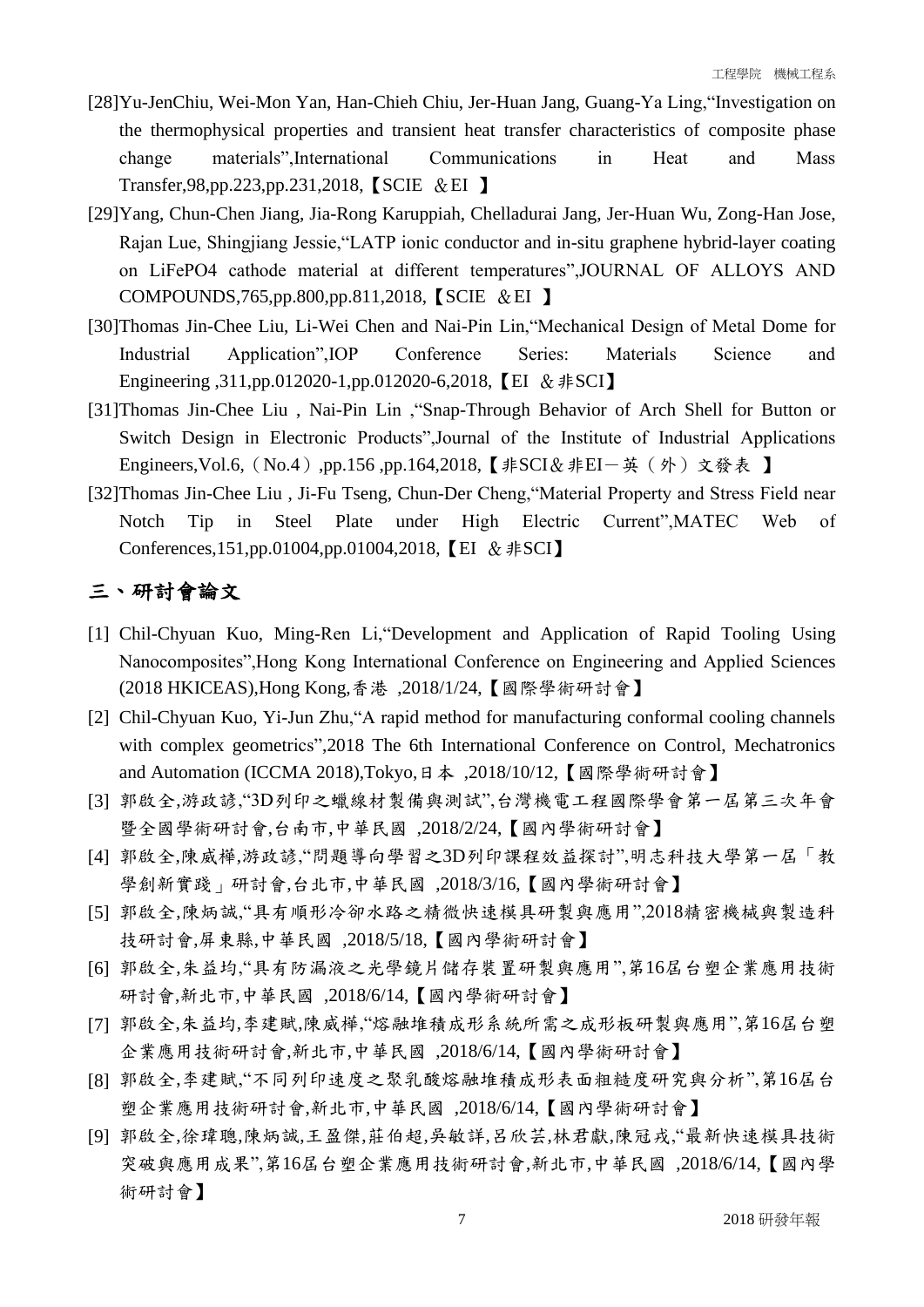- [10]Chil-Chyuan Kuo, Trong-Duc Nguyen,"Optimization of conformal cooling channels for rapid tooling using Moldex 3D",第16屆台塑企業應用技術研討會,新北市,中華民國 ,2018/6/14, 【國內學術研討會】
- [11]郭啟全,陳緯杰,劉學哲,廖奕麟,"再生材料於快速模具研製與應用",中國材料科學學會107 年會暨50週年慶,台中市,中華民國 ,2018/11/16,【國內學術研討會】
- [12]洪國永,嚴士傑,廖浩延, 林聖傑,朱承軒,"智慧化無人搬運車系統開發",第16屆台塑企 業應用技術研討會,新竹市,中華民國 ,2018/6/14,【國內學術研討會】
- [13]Pin-Yi Chen, Chi-Shun Tu, Cheng-Sao Chen, R. R. Chien, Carl Chiang, Wei Sea Chang,"Ag diffusion inhibition and flexural strength enhancement in low temperature co-fired CaO-Al2O3-B2O3-SiO2 glass",The 2018 International Conference on Innovation, Communication and Engineering (ICICE 2018),浙江-杭州,大陸地區 ,2018/11/9,【國際學術研 討會】
- [14]P.-Y. Chen, C.-S. Chen, C.-S. Tu, Y.-S. Wu, and Y.-J. Wu, Macro-to-micro study in electric-field-induced giant strain of textured Mndoped (Bi0.5Na0.5)TiO3-BaTiO3 relaxor ferroelectric ceramics",2018 ISAF-FMA-AMF-AMEC-PFM Joint Conference (IFAAP2018) , 廣島,日本 ,2018/5/27,【國際學術研討會】
- [15]Kuo-Yung Hung, Yun-Ju Chuang, Chun-Yi Li, Pei-Ru Chen and Yun-Yun Kuo,"Design and Manufacture of Dissolving Inspired Microneedles",The 13th Annual IEEE International Conference on Nano/Micro Engineered and Molecular Systems, 新加坡, 新加坡共和 國 ,2018/4/22,【國際學術研討會】
- [16]王建翔, 陳炳宜,"高Ni-Cr 合金爐管之高溫機械特性與微觀分析探討",第16屆台塑企業應 用技術研討會,新北市,中華民國 ,2018/6/14,【國內學術研討會】
- [17]吳昱頡, 陳炳宜, 陳正劭, 杜繼舜,"電場誘發(Bi0.5Na0.5)(0.925-x)Ba0.075SrxTiO3弛豫鐵 電陶瓷大應變研究",2018台灣陶瓷學會年會,台北市,中華民國 ,2018/5/18,【國內學術研討 會】
- [18]朱承軒,林承逸,陳彥伯,"比例式光學尿素感測器",第16屆台塑企業應用技術研討會,新北 市,中華民國 ,2018/6/14,【國內學術研討會】
- [19]朱承軒,薛敦仰,莊承憲 ,"CdSe/ZnS量子點與Polym-H7參雜在EC基材製作比例式光學二 氧化碳感測器",中國機械工程學會1第35屆全國學術研討會,嘉義縣,中華民國 ,2018/11/30, 【國內學術研討會】
- [20]Chu, Cheng-Shane and Chen, Wei-Ren,"Ratiometric optical fiber acetone sensor based on CdSe/ZnS QDs and AFC embedded in EC martix",The 7th Asia-Pacific Optical Sensors Conference,Matsue City,日本 ,2018/5/28,【國際學術研討會】
- [21]Jin-Wei Liang, Hung-Yi Chen, Lyu-Cyuan Zeng,"PERFORMANCE ENHANCEMENT OF PNEUMATIC VIBRATION ISOLATORS USING SELF-TUNING PID FEEDBACK AND TIME-DELAY-CONTROL (TDC)-BASED FEEDFORWARD SCHEME",ASME 2018 International Design Engineering Technical Conferences and Computers and Information in Engineering Conference IDETC/CIE 2018,魁北克市,加拿大 ,2018/8/26,【國際學術研討會】
- [22]Hung-Yi Chen, Jin-Wei Liang, Jang-Kun Ho,"Tracking control of a robot manipulator by using adaptive fuzzy sliding-mode controller",The Seventh International Multi-Conference on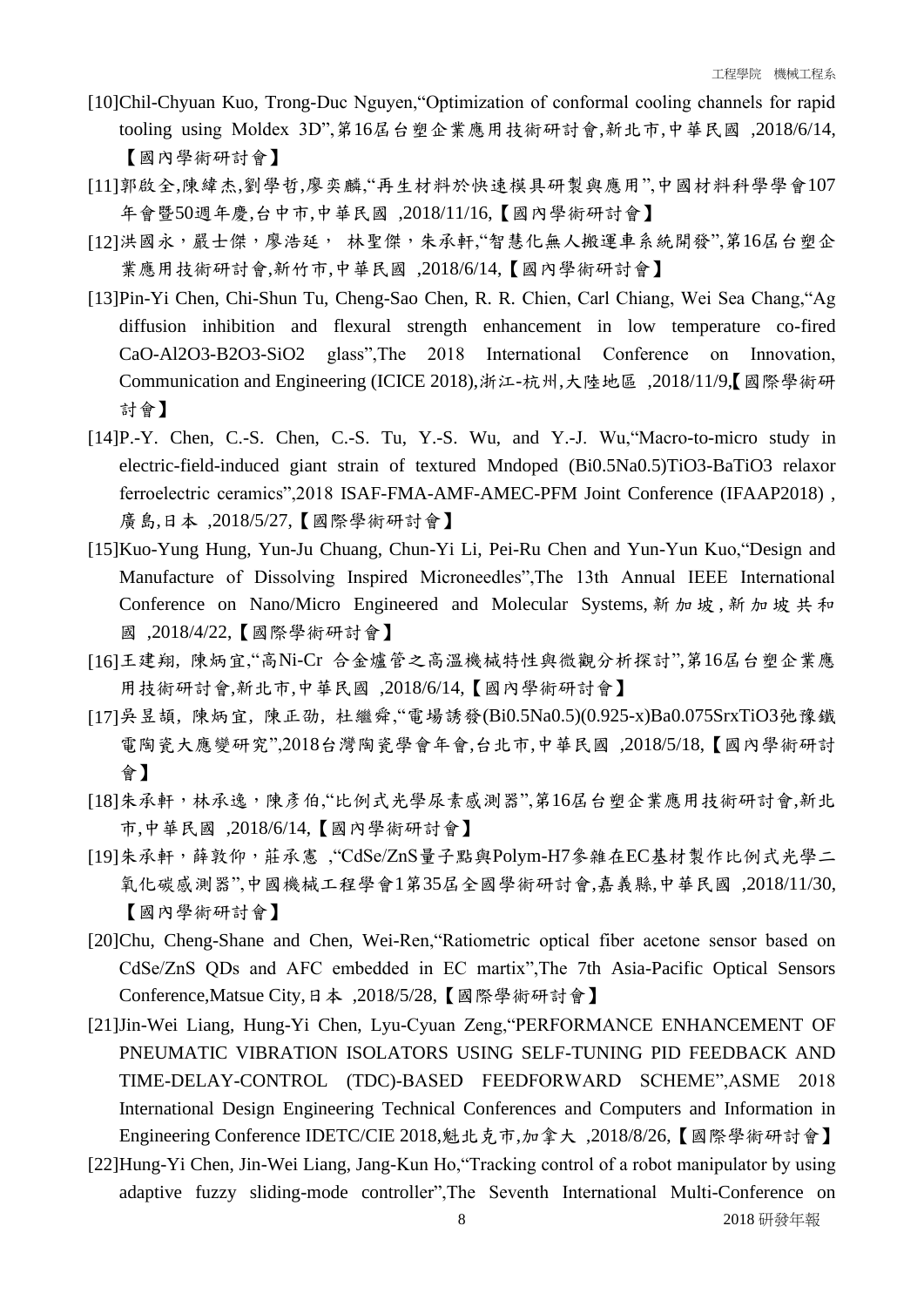Engineering and Technology Innovation 2018 (IMETI2018),桃園,中華民國 ,2018/11/2,【國際 學術研討會】

- [23]陳宏毅, 梁晶煒, 何正堃, Banalata Bera,"機械手臂之適應性模糊滑動模式追跡控制",中華 民國力學學會第四十二屆全國力學會議 ,台北市,中華民國 ,2018/11/23,【國內學術研討 會】
- [24]Chuang-Jan Chang, Hung-Yi Chen, Jin-Wei Liang, Banalata Bera, Haryanto,"Development of a Machine Vision Algorithm by Digital Image Processing for SCARA Robot Gripping Control",中國機械工程學會第三十五屆全國學術研討會,嘉義縣,中華民國 ,2018/11/30,【國 內學術研討會】
- [25] K.-C. Feng, P.-Y. Chen, Y. Iizuka, C.-S. Chen, H.-W. Lee, C.-S. Tu, Silver diffusion and microstructures of CaMgSi2O6 glass-ceramic co-fired with silver electrode",2018 ISAF-FMA-AMF-AMEC-PFM Joint Conference (IFAAP 2018),New Taipei City, 日 本 ,2018/5/27,【國際學術研討會】
- [26]Kuei-Chih Feng, Po-Hsien Wu, Chi-Shun Tu,"reducing-atmosphere Resistant Mechanism and Enhanced Microwave Dielectric Properties in CaMgSi2O6 Glass-Ceramics",ICG Annual Meeting 2018 (Innovations in Glass and Glass Technologies),yokohama,日本, 2018/9/23,【國 際學術研討會】
- [27]傅本然,"「創意思考」課程設計與實踐",明志科技大學第一屆「教學創新實踐」研討會, 台北市,中華民國 ,2018/3/16,【國內學術研討會】
- [28]W.J. Lin, B.R. Fu, Chin Pan,"Experimental investigation on convective heat transfer of supercritical NOVEC 649 in a horizontal miniature tube",12th International Symposium on Supercritical Fluids 2018,Antibes,法國 ,2018/4/22,【國際學術研討會】
- [29]Kuei-Chih Feng, Pin-Yi Chen, Chung-Ya Tsao, Chun-An Lu, Chuang-Chung Chiang, Chi-Shun Tu,"LTCC development of low-K and mid-K co-fired materials and silver diffusion and microstructures",The 10th International Conference on Microwave Materials and Their Applications (MMA-2018),Tokyo,日本 ,2018/10/1,【國際學術研討會】
- [30]W.J. Lin, B.R. Fu,"Supercritical heat transfer characteristics of NOVEC 649 in a minichannel",2018 Global Conference on Engineering and Applied Science (GCEAS),東京,日 本 ,2018/7/10,【國際學術研討會】
- [31]J.H. Liao, L.F. Tsai, Y. Cheng, B.R. Fu,"Design and construction of 30-kW R134a transcritical organic Rankine cycle system for low-grade waste heat recovery",International Research Symposium on Engineering and Technology(2018 IRSET),新加坡,新加坡共和國 ,2018/8/28, 【國際學術研討會】
- [32]傅本然,林威任,"超臨界NOVEC 649在水平迷你流道中的熱傳特性",中國機械工程學會第 三十五屆全國學術研討會,嘉義縣,中華民國 ,2018/11/30,【國內學術研討會】
- [33]蔡宜昌,涂元德,"下肢肌肉伸展應用機構之控制器設計",中國機械工程學會第三十五屆全 國學術研討會,嘉義,中華民國 ,2018/11/30,【國內學術研討會】
- [34]陳源林, "Forward Collision Probability Evaluation Based on Tired Index of Driver", 5 th International Conference of Control, Dynamic Systems, and Robotics (CDSR'18),Niagara Falls, 加拿大 ,2018/6/7,【國際學術研討會】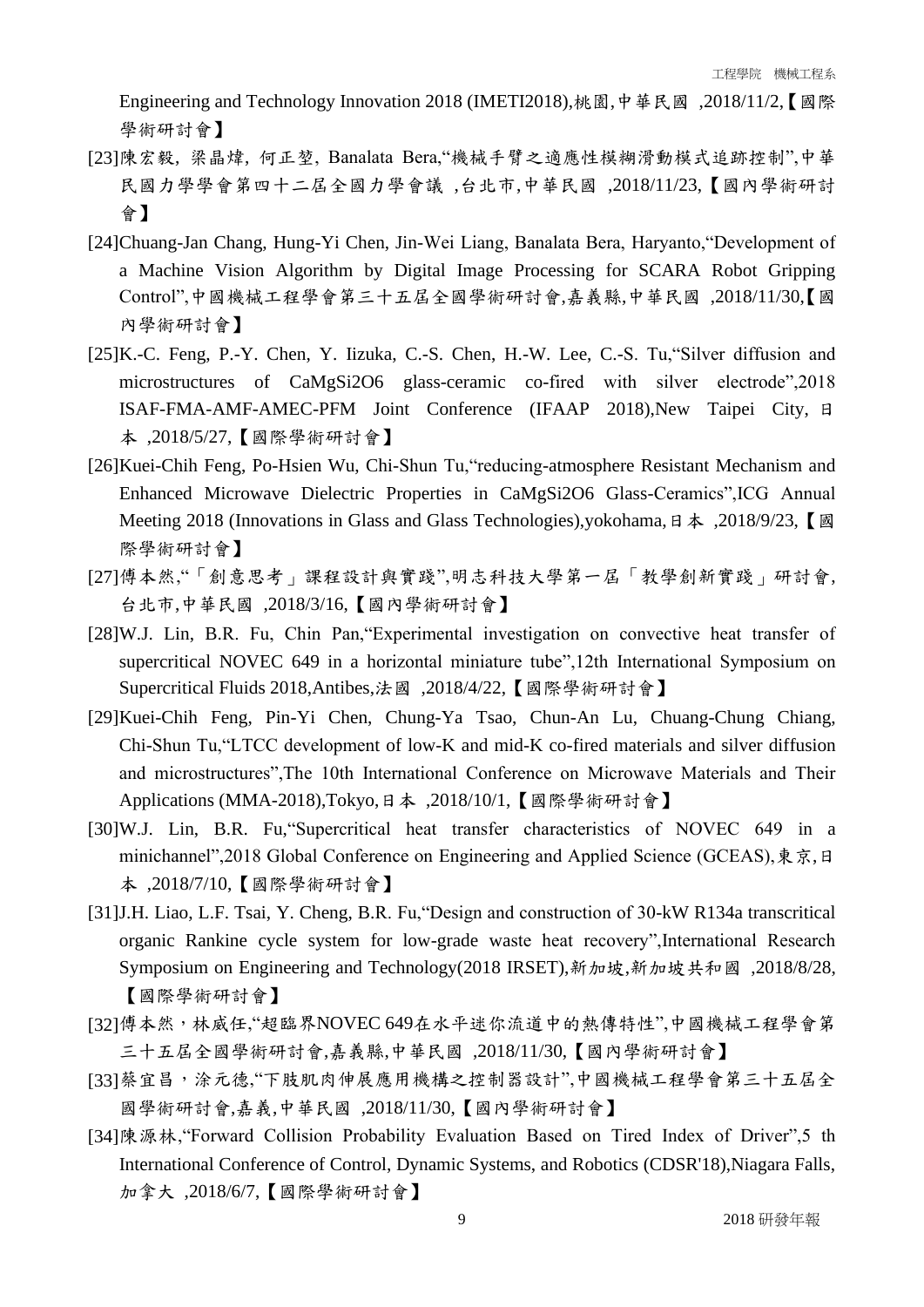- [35]陳源林,"使用駕駛昏睡指標評估行車追撞機率",第23屆車輛工程學術研討會,苗栗,中華民 國 ,2018/11/30,【國內學術研討會】
- [36]Chih-Chung Hu, Tung-Wu Lu,"Development and Assessment of a Magnetic Resistance Type Wheelchair Ergometer for Training of Manual Wheelchair Propulsion and Turning",8th World Congress of Biomechanics, WCB 2018,都柏林,愛爾蘭共和國 ,2018/7/8,【國際學術研討會】
- [37]胡志中, 林繼友, 薛又銘,"WN/CrWN多層膜車削刀具性能改善分析",第16屆台塑企業應 用技術研討會,新北市,中華民國 ,2018/6/14,【國內學術研討會】
- [38]胡志中, 高軒楷, 陳宗興,"強化兒童肱骨骨折旋轉剛性--克氏針固定器之應用",第16屆台 塑企業應用技術研討會,新北市,中華民國 ,2018/6/14,【國內學術研討會】
- [39]胡志中, 賴伯亮,"兒童脊椎側彎重症病患術前矯正裝置",第16屆台塑企業應用技術研討會, 新北市,中華民國 ,2018/6/14,【國內學術研討會】
- [40]胡志中, 翁浚睿,"蹠骨骨折手術鋼釘固定之3D立體影像穿孔自動校正裝置",第16屆台塑企 業應用技術研討會,新北市,中華民國 ,2018/6/14,【國內學術研討會】
- [41]Chih Chung Hu, Guo Syon Huang, Ji You Lin, Tsun Chien Yuan,"Performance improvement of CrWN film by W/WN interlayer deposition",International Conference on Emerging Trends in Management, Engineering, Law, Technology and Science,Nashik,印度共和國 ,2018/12/3, 【國際學術研討會】
- [42]Yung-Chiang Chung, Chen-Ming Wu, Yun Chen,"Particles Sorting in Micro Channel Using Designed Micro Electromagnets of Magnetic Field Gradient",第16屆台塑企業應用技術研討 會,新北市,中華民國 ,2018/6/14,【國內學術研討會】
- [43]Yung-Chiang Chung, Cheng-Yuan Wu, Yun Chen,"Study of Gene Transfection Enhancement and Parameters Optimization Using Microfluidic Electroporation Chip",第16屆台塑企業應用 技術研討會,新北市,中華民國 ,2018/6/14,【國內學術研討會】
- [44]Yung-Chiang Chung, Cheng-Wei Tsai, Yun Chen,"Stretching and Force of dsDNA Molecules by Using Magnetic Tweezers",中華民國力學學會第四十二屆全國力學會議 ,台北市,中華民 國 ,2018/11/23,【國內學術研討會】
- [45]Yung-Chiang Chung, Guang-Jun Zheng, Yao-De Xu,"Design and application of a light emitting diode using a liquid conductor for dissipating heat and conducting electricity",  $\psi \neq \mathbb{R}$ 國力學學會第四十二屆全國力學會議 ,台北市,中華民國 ,2018/11/23,【國內學術研討會】
- [46]Moumita Deb, Cheng-Hsien Chuang, Tun-Yang Hsueh, Cheng-Shane Chu,Sajal Biring,"Ratiometric optical carbon dioxide sensor",第16屆台塑企業應用技術研討會,新北市, 中華民國 ,2018/6/14,【國內學術研討會】
- [47]Shyh-Chin Huang, Le-Hiep Nguyen,"THE TRADE-OFF BETWEEN ENERGY RETRIEVING AND VIBRATION ABSORBABILITY OF A COLLOCATED ABSORBER-HARVESTER",2018 The International Conference on Smart Science,京都,日 本 ,2018/3/30,【國際學術研討會】
- [48]Hong-Nguyen Nguyen, Win-Bin Shieh,"蘇格蘭軛式彈簧平衡器與空間關節式機械手臂重力 平衡之實務設計",第二十一屆全國機構與機器設計學術研討會 ,基隆市,中華民 國 ,2018/10/26,【國內學術研討會】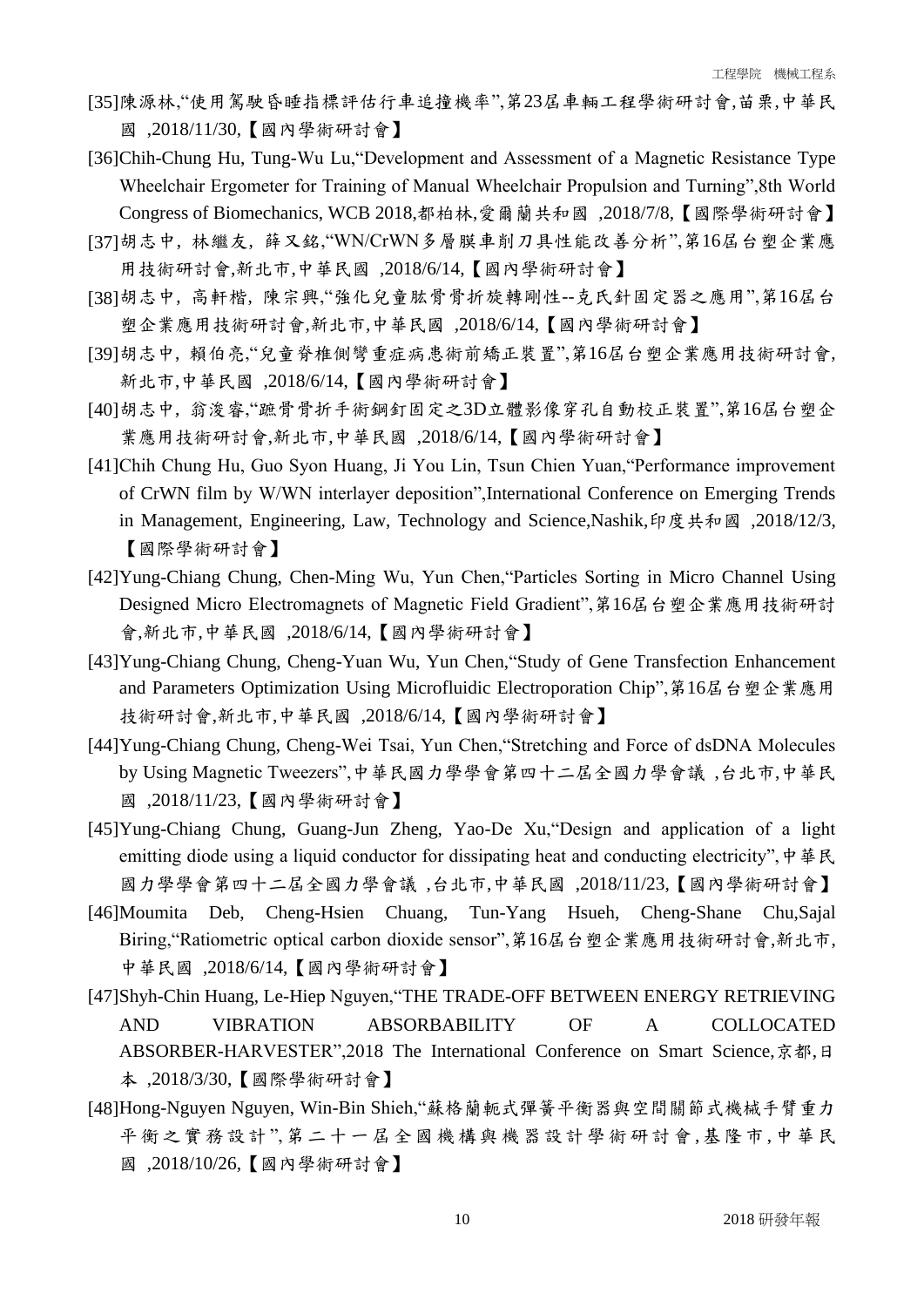- [49]Yung-Chiang Chung, Yi-Sheng Chen, Cheng-Feng Lin, Yun Chen,"Enhancement for gene transfection of bacteria using magnetic attraction in electroporation chip",中國機械工程學會 第三十五屆全國學術研討會,嘉義縣,中華民國 ,2018/11/30,【國內學術研討會】
- [50]Yung-Chiang Chung, Guang-Jun Zheng, Yao-De Xu,"New design of an LED utilizing a liquid conductor for dissipating heat and conducting electricity",中國機械工程學會第三十五屆全國 學術研討會,嘉義縣,中華民國 ,2018/11/30,【國內學術研討會】
- [51]Yung-Chiang Chung, Yi-Sheng Chen, Cheng-Feng Lin, Yun Chen,"Improvement of gene transfection in bacteria utilizing magnetic attraction and electroporation chip",2018國際智慧感 測器研討會暨21st 奈米工程暨微系統技術研討會,新北市,中華民國 ,2018/6/1,【國內學術 研討會】
- [52]Yung-Chiang Chung, Cheng-Wei Tsai, Cheng-Feng Lin, Yun Chen,"Relationship between Stretching and Force of dsDNA Molecules at Various Temperatures by Using Magnetic Tweezers",2018國際智慧感測器研討會暨第21屆奈米工程暨微系統技術研討會,新北市,中 華民國 ,2018/6/1,【國內學術研討會】
- [53]Yung-Chiang Chung, Wei-Jie Liao, Cheng-Yuan Wu,"Gene Transfection Enhancement of 293T Cells and Parameters Optimizing Using Microfluidic Electroporation Chip",The 13th IEEE International Conference on Nano/Micro Engineered and Molecular Systems, 新加坡, 新 加坡共和國 ,2018/4/22,【國際學術研討會】
- [54]Yung-Chiang Chung, Yen-Wen Hu, Po-Wen Chen,"Comparison of Acting Force in Microbeads and Cells in Microchannel Using Optical Tweezers System",The 13th IEEE International Conference on Nano/Micro Engineered and Molecular Systems,新加坡,新加坡共 和國 ,2018/4/22,【國際學術研討會】
- [55]王添益,林俊廷,邱威凱,"電子元件散熱參數最佳化分析",第16屆台塑企業應用技術研討 會,新北市,中華民國 ,2018/6/14,【國內學術研討會】
- [56]王海,陳正偉,"運用田口分析之光纖雷射焊接製程改善",第16屆台塑企業應用技術研討 會,新北市泰山,中華民國 ,2018/6/14,【國內學術研討會】
- [57]王海,吳奕增,"Delta機械臂研製與精度評估",中國機械工程學會第三十五屆全國學術研討 會,嘉義,中華民國 ,2018/11/30,【國內學術研討會】
- [58]王海,謝明峰,"應用於PCB曝光設備之強化玻璃變形量兼具環保拋光研磨加工技術",中國 機械工程學會第三十五屆全國學術研討會,嘉義,中華民國 ,2018/11/30,【國內學術研討會】
- [59]Dao-Yi Huang and Jer-Huan Jang ,"Experimental study on the emission of diesel engine with hydrogen syngas ",The Fourth International Symposium on Advances in Sustainable Polymers (ASP-17),Guwahatti,印度共和國 ,2018/1/8,【國際學術研討會】
- [60]Han-Chieh Chiu, Hung-Kang Pao, Ren-Hong Hsieh, Yu-Jen Chiu, and Jer-Huan Jang,"Numerical Analysis on the Eddy Current Losses in a Dry-type 3000 KVA Transformer",5th International Conference on Power and Energy Systems Engineering(CPESE 2018),名古屋,日本 ,2018/9/19,【國際學術研討會】
- [61]楊岳儒,"照護用三氣囊氣墊之控制系統設計與製作",第16屆台塑企業應用技術研討會,新 北市,中華民國 ,2018/6/14,【國內學術研討會】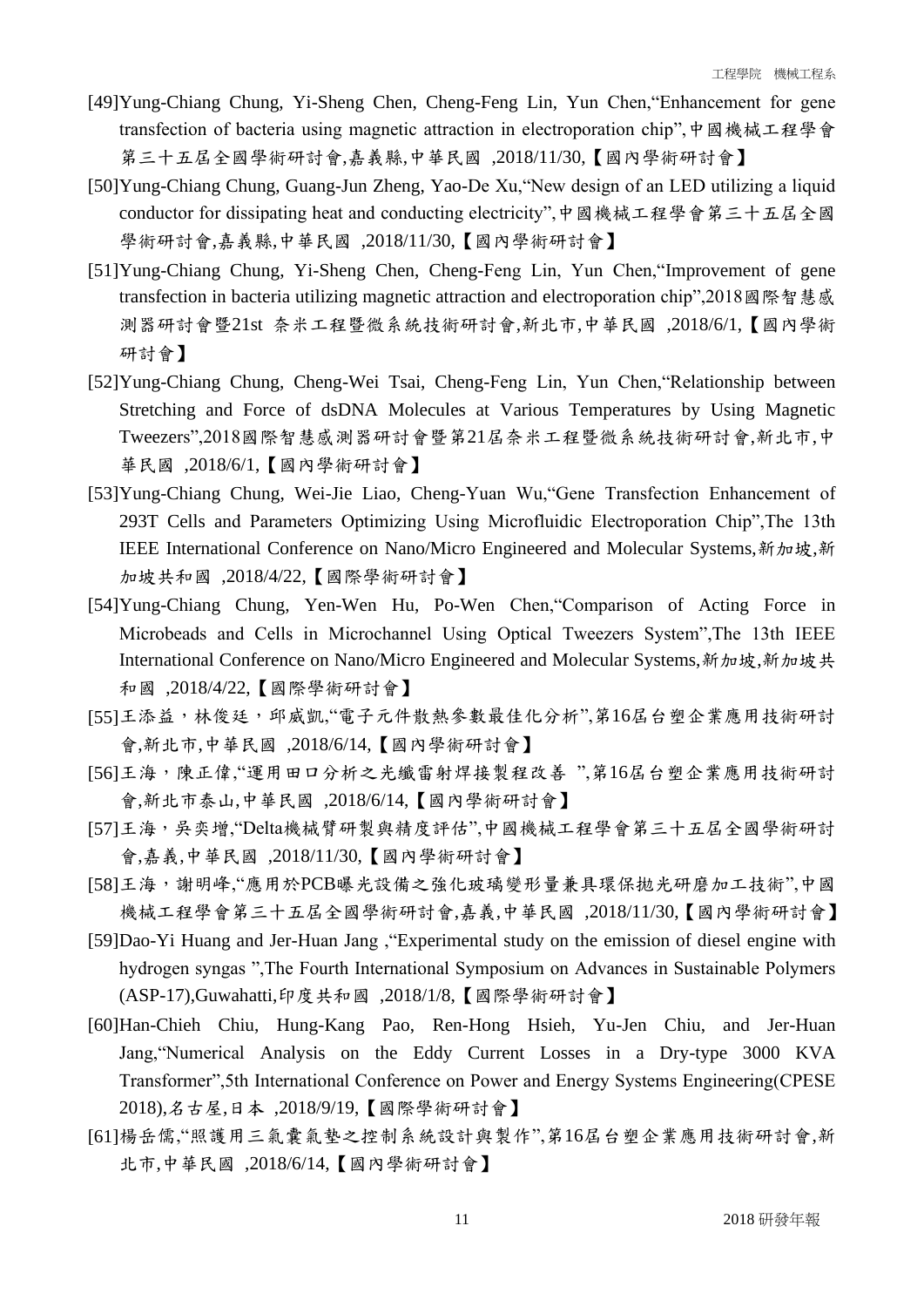- [62]Yueh-Ru Yang,"Analysis and Design of Filament Power Supply with Voltage-Fed Single-Switch ZVS Inverter",International Conference on Power and Renewable Energy,柏林, 德意志聯邦共和國 ,2018/9/21,【國際學術研討會】
- [63]Dao-Yi Huang, Jer-Huan Jang,"Performance of IC engine with syngas containing hydrogen",International Conference on Sustainable Energy and Green Technology 2018(SEGT 2018),吉隆坡,馬來西亞 ,2018/12/11,【國際學術研討會】
- [64]張國棟,林宏政,"機殼開孔形狀對散熱之影響研究",第16屆台塑企業應用技術研討會,新北 市,中華民國 ,2018/6/14,【國內學術研討會】
- [65]Thomas Jin-Chee Liu ,"Electro-thermo-structural coupled-field simulation of electric connector with edge crack",Sixth Asian Conference on Mechanics of Functional Materials and Structures (ACMFMS 2018),台南,中華民國 ,2018/10/26,【國際學術研討會】
- [66]Thomas Jin-Chee Liu,"Numerical/multiphysical investigation of shrinking hole at notch tip under high electric energy",2018 The 11th International Conference on Computer and Electrical Engineering (ICCEE 2018),Tokyo,日本 ,2018/10/12,【國際學術研討會】
- [67]Thomas Jin-Chee Liu ,"Finite Element Simulation of Thermal Sensing Performance for Surface Defects in Electronic Components",2018 5th International Conference on Mechatronics, Electronics and Automation Engineering(ICMEAE2018),Nagoya,日本 ,2018/4/20,【國際學術 研討會】

| 項<br>次         | 主持人 | 計畫名稱                                             |     | 委託單位 起訖日期              | 總計        | 政府        | 企業             | 本校 |
|----------------|-----|--------------------------------------------------|-----|------------------------|-----------|-----------|----------------|----|
| 1              | 梁晶煒 | 商用車隊管理之大數<br>據分析與智慧決策支 科技部<br>援系統(2/3)           |     | 107/02/01<br>108/01/31 | 2,186,000 | 2,186,000 | $\Omega$       |    |
| 2              |     | 以水熱法合成半導體<br>朱承軒 量子點作為光學感測 科技部<br>器之研究(1/2)      |     | 107/08/01<br>108/07/31 | 750,000   | 750,000   | 0              |    |
| 3              |     | 縮短成型週期時間與<br>郭啟全 提升產品品質之大型 科技部<br>快速模具研製與應用      |     | 107/08/01<br>108/07/31 | 660,000   | 660,000   | $\Omega$       |    |
| $\overline{4}$ | 梁晶煒 | 結合 TDC 前饋控制<br>與自調式 PID 控制法<br>則於氣壓隔振系統之<br>控制研究 | 科技部 | 107/08/01<br>108/07/31 | 433,000   | 433,000   | 0              |    |
| 5              |     | 大型馬達驅動往復式<br>黃世欽 壓縮機之監控與瑕疵 科技部<br>診斷法則研發         |     | 107/08/01<br>108/07/31 | 725,000   | 725,000   | $\overline{0}$ |    |

### 四、研究及產學合作計畫單位**:**元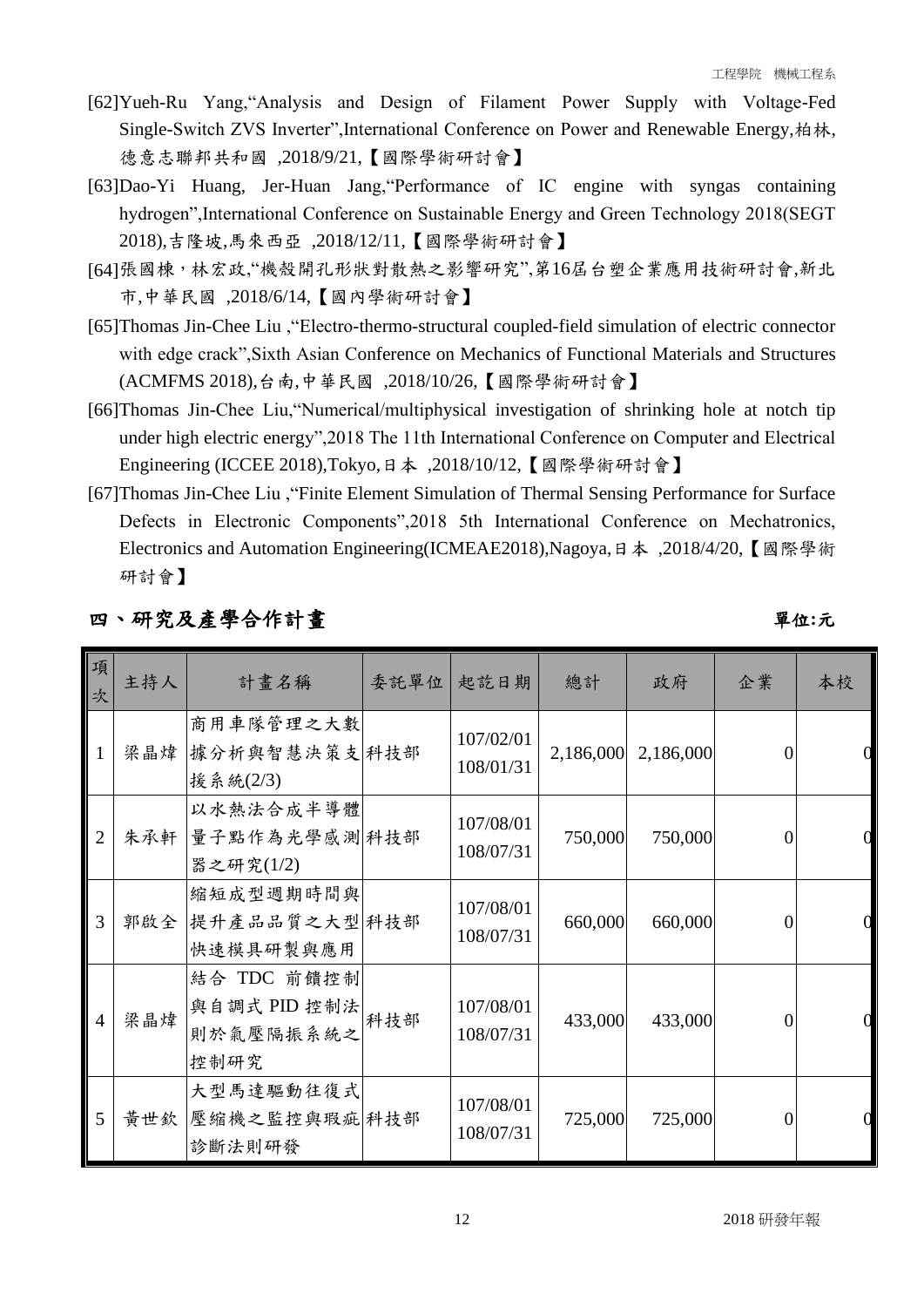| 項<br>次        | 主持人 | 計畫名稱                                                | 委託單位 | 起訖日期                   | 總計         | 政府                          | 企業               | 本校      |
|---------------|-----|-----------------------------------------------------|------|------------------------|------------|-----------------------------|------------------|---------|
| 6             | 章哲寰 | 柴油引擎車輛燃燒含<br>氫混合氣之動力與廢料技部<br>氣分析                    |      | 107/08/01<br>108/07/31 | 849,000    | 849,000                     | $\overline{0}$   |         |
| 7             | 鍾永強 | 結合人工智慧與節約<br>能源的新型導電散熱科技部<br>裝置                     |      | 107/08/01<br>108/07/31 | 532,000    | 532,000                     | $\overline{0}$   |         |
| 8             | 陳宏毅 | 具参數自調學習能力<br>之智慧型控制法則於<br>主動式氣壓隔振平台<br>控制之研究開發      | 科技部  | 107/08/01<br>108/07/31 | 519,000    | 519,000                     | $\overline{0}$   |         |
| 9             | 洪國永 | 仿生設計且易刺穿之<br>可溶性微針頭陣列形<br>貌設計及製造技術<br>(III)         | 科技部  | 107/08/01<br>108/07/31 | 973,000    | 973,000                     | 0                |         |
| 10            | 黄世欽 | 強化台灣電動機車行<br>駛里程與提升電池壽<br>命之電池管理系統設<br>計(3/3)       | 科技部  | 107/08/01<br>108/07/31 | 4,445,000  | 3,556,000                   | $\overline{0}$   | 889,000 |
| 11            | 鄭春德 | HP40 鎳鉻合金鋼管<br>高溫潛變壽命評估                             | 科技部  | 107/08/01<br>108/07/31 | 773,000    | 773,000                     | $\overline{0}$   |         |
| 12            | 楊岳儒 | 具獨立燈絲功率控制<br>之微波爐磁控管驅動科技部<br>器之研製                   |      | 107/08/01<br>108/07/31 | 534,000    | 534,000                     | $\overline{0}$   |         |
| 13            | 馮奎智 | 開發電子級玻璃材料<br>應用在 LTCC 導電膠 科技部<br>體(2/2)             |      | 107/11/01<br>108/10/31 |            | 1,411,200 1,013,000         | 398,200          |         |
| 14            | 傅本然 | 適用於穿臨界有機朗<br>肯循環之工作流體在<br>超臨界狀態下的熱傳<br>與壓降特性探討(3/3) | 科技部  | 107/08/01<br>108/07/31 | 780,000    | 780,000                     | $\overline{0}$   |         |
| <sup>15</sup> | 陳炳宜 | 電場誘發奈米電域響<br>應在織構結構之弛豫教育部<br>鐵電材料                   |      | 107/01/02<br>107/12/31 | 200,000    | 200,000                     | $\overline{0}$   |         |
| <b>16</b>     | 梁晶煒 | 優化跨院系電動車輛<br>實作場域培訓新一代教育部<br>實務技術人才                 |      | 107/05/30<br>107/12/31 | 11,000,000 | 10,150,00<br>$\overline{0}$ | $\boldsymbol{0}$ | 850,000 |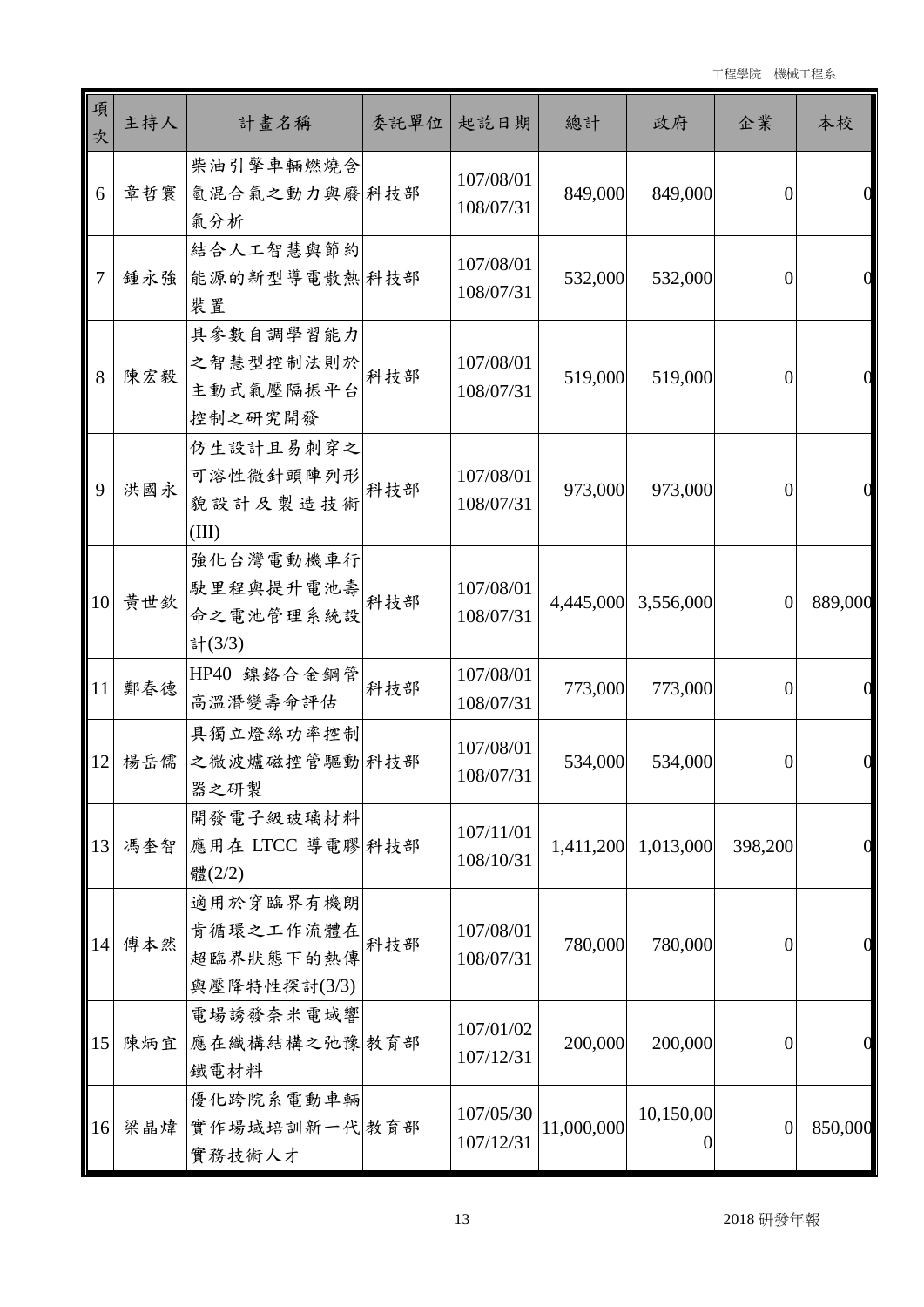| 項<br>次 | 主持人 | 計畫名稱                                           | 委託單位                                                                                                  | 起訖日期                   | 總計       | 政府                  | 企業      | 本校          |
|--------|-----|------------------------------------------------|-------------------------------------------------------------------------------------------------------|------------------------|----------|---------------------|---------|-------------|
| 17     | 梁晶煒 | 創新科技應用於生物<br>醫學暨醫療照護產品<br>之深耕專業技術研發<br>與人才培育計畫 | 教育部                                                                                                   | 107/08/01<br>108/07/31 | $\theta$ | 20,000,00 18,000,00 |         | 0 2,000,000 |
| 18     | 馮奎智 | LED 使用之低温共燒<br>陶瓷基板銀擴散特性<br>改善                 | 經濟部、<br>和湘匯科 107/06/14<br>技有限公<br>司                                                                   | 107/11/13              | 190,000  | 140,000             | 50,000  |             |
| 19     | 陳炳宜 | 電解拋光技術改善不<br>銹鋼焊接耐腐蝕研究                         | 經濟部、<br>圳瑋企業<br>有限公司                                                                                  | 107/06/14<br>107/11/13 | 175,000  | 140,000             | 35,000  |             |
| 20     | 陳源林 | 呼吸分析器之研製                                       | 泰博科技<br>股份有限<br>公司                                                                                    | 107/02/01<br>109/01/31 | 500,000  | $\overline{0}$      | 500,000 |             |
| 21     | 蔡習訓 | 水撲滿塑膠成型品之<br>設計變更                              | 尚駿工業<br>股份有限<br>公司                                                                                    | 107/02/01<br>107/06/30 | 107,800  | $\boldsymbol{0}$    | 107,800 |             |
| 22     | 洪國永 | 無線操控式移動平台帷晶股份<br>設計 I                          | 有限公司                                                                                                  | 107/02/12<br>107/12/31 | 400,000  | $\theta$            | 400,000 |             |
| 23     | 張文慶 | 智慧駐停系統開發                                       | 台灣迅聯<br>通訊股份<br>有限公司                                                                                  | 107/05/01<br>107/10/31 | 200,000  | $\theta$            | 200,000 |             |
| 24     | 洪國永 | 具量產效能裝飾球色<br>漆附著性表面塗裝技<br>術                    | <b>SEIYO</b><br><b>GLASSD</b><br><b>ECORATI</b><br><b>ONS VIET</b> 107/09/30<br><b>NAM</b><br>CO.,LTD | 107/04/09              | 330,000  | $\mathbf{0}$        | 330,000 |             |
| 25     | 洪國永 | 以白光干涉儀驗證光<br>學玻璃表面粗糙度                          | 凱勒斯科<br>技有限公<br>司                                                                                     | 107/06/01<br>107/06/15 | 3,500    | $\theta$            | 3,500   |             |
| 26     | 馮奎智 | 導電漿玻璃粉開發計<br>畫                                 | 興勤電子<br>工業股份<br>有限公司                                                                                  | 107/04/01<br>108/12/31 | 200,000  | $\theta$            | 200,000 |             |
| 27     | 洪國永 | 應用機器手臂於瞄世紀貿易<br> 準、發射物體之模組 股份有限<br>化設計         | 公司                                                                                                    | 107/06/20<br>107/09/20 | 220,000  | $\mathbf{0}$        | 220,000 |             |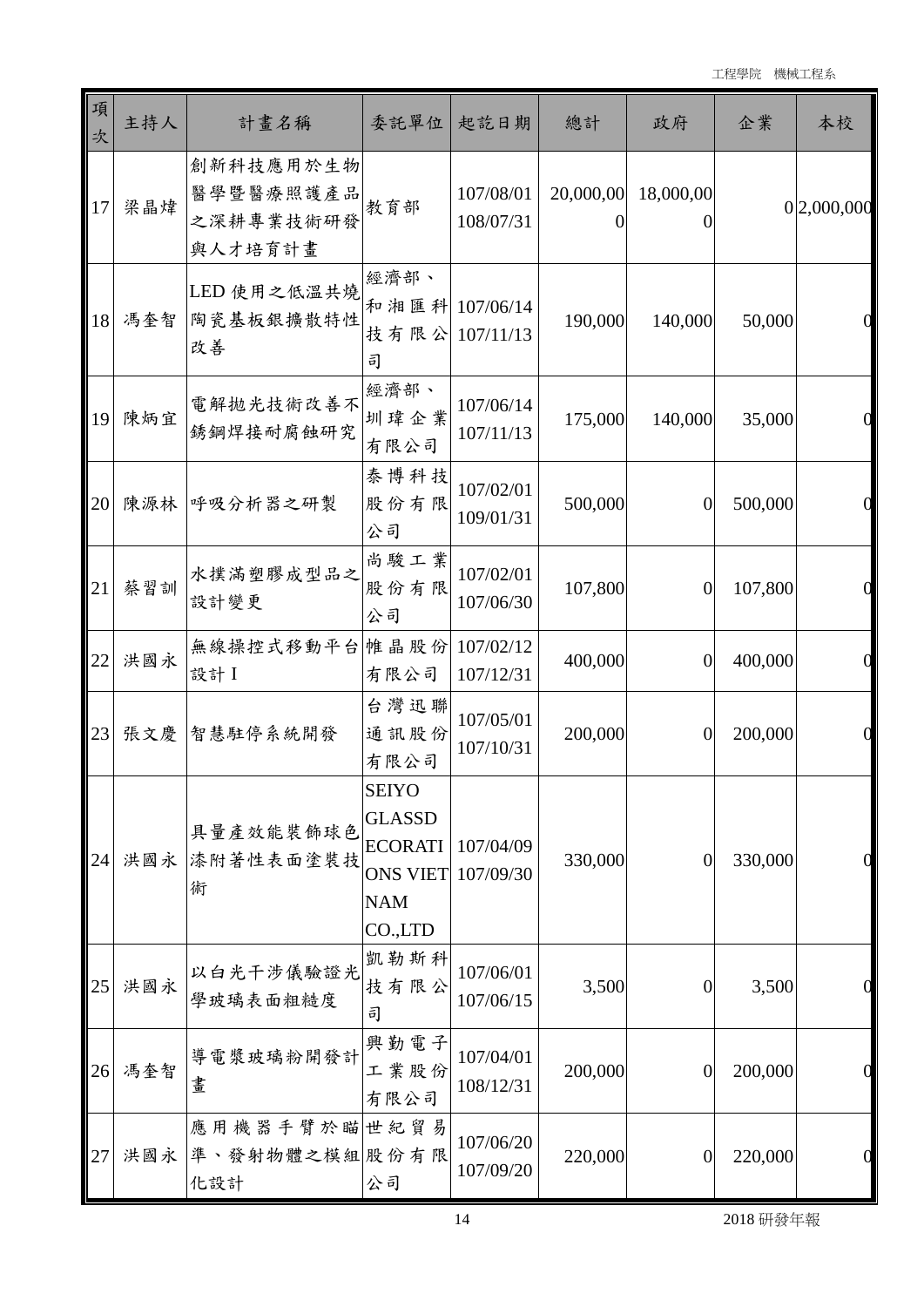| 項<br>次 | 主持人    | 計畫名稱                                           | 委託單位                                                                                        | 起訖日期                   | 總計        | 政府             | 企業            | 本校 |
|--------|--------|------------------------------------------------|---------------------------------------------------------------------------------------------|------------------------|-----------|----------------|---------------|----|
| 28     | 張文慶    | 活生工程學習與培育安有限<br>育:2018 學年度                     | 公司                                                                                          | 107/10/01<br>108/09/30 | 50,000    | $\mathbf{0}$   | 50,000        |    |
| 29     | 洪國永    | 裝飾球金屬反射層半<br>自動化打藥水設備設<br>計及開發                 | <b>SEIYO</b><br><b>GLASSD</b><br><b>ECORATI</b><br><b>ONS VIET</b><br><b>NAM</b><br>CO.,LTD | 107/09/01<br>108/02/28 | 880,000   | $\theta$       | 880,000       |    |
| 30     | 洪國永    | 電子零組件瑕疵檢測<br>設備之自動化光學檢<br>測技術開發及應用             | 宣承實業 107/10/10<br>有限公司                                                                      | 108/04/09              | 2,380,000 |                | 0 2,380,000   |    |
| 31     | 陳炳宜    | 高溫設備損壞機制與<br>微觀分析暨教育訓練                         | 台灣化學<br>纖維股份<br>有限公司                                                                        | 107/04/01<br>108/04/01 | 660,000   | $\overline{0}$ | 660,000       |    |
| 32     | 梁晶煒    | 台塑石化轉化廠<br>KOBELCO 往複式壓<br>縮機馬達軸心診斷分<br>析及改善方案 | 台塑石化<br>股份有限<br>公司                                                                          | 107/09/01<br>108/04/30 | 550,000   | $\overline{0}$ | 550,000       |    |
| 33     | 陳炳宜    | 鋅絡酸鹽皮膜表面防 台灣化學<br>蝕測試與評估暨教育纖維股份<br>訓練          | 有限公司                                                                                        | 107/12/10<br>108/05/10 | 825,000   | $\overline{0}$ | 825,000       |    |
|        | 34 傅本然 | R134a 穿臨界 ORC 機<br>組委託測試與分析                    | 財團法人<br>工業研究<br>院                                                                           | 107/04/09<br>107/11/30 | 500,000   |                | 0 <br>500,000 | U  |
| 35     | 黃道易    | 二手車鑑定之技術力汽車商業<br>提升與管理策略之開同業公會<br>發            | 中華民國<br>全國聯合<br>會                                                                           | 107/10/20<br>107/12/30 | 120,000   | $\theta$       | 120,000       |    |
| 36     | 蔡清發    | 抗菌不銹鋼(板類)應<br>用在食品器具上的各<br>類加工應用分析及製<br>程探討    | 群安利股<br>份有限公<br>司                                                                           | 107/02/01<br>108/01/31 | 60,000    | $\theta$       | 60,000        |    |
| 37     | 黃道易    | 智慧載具與機電整合<br>技術開發之研究                           | 艾歐圖科<br>技股份有<br>限公司                                                                         | 107/02/01<br>108/01/31 | 60,000    | $\theta$       | 60,000        |    |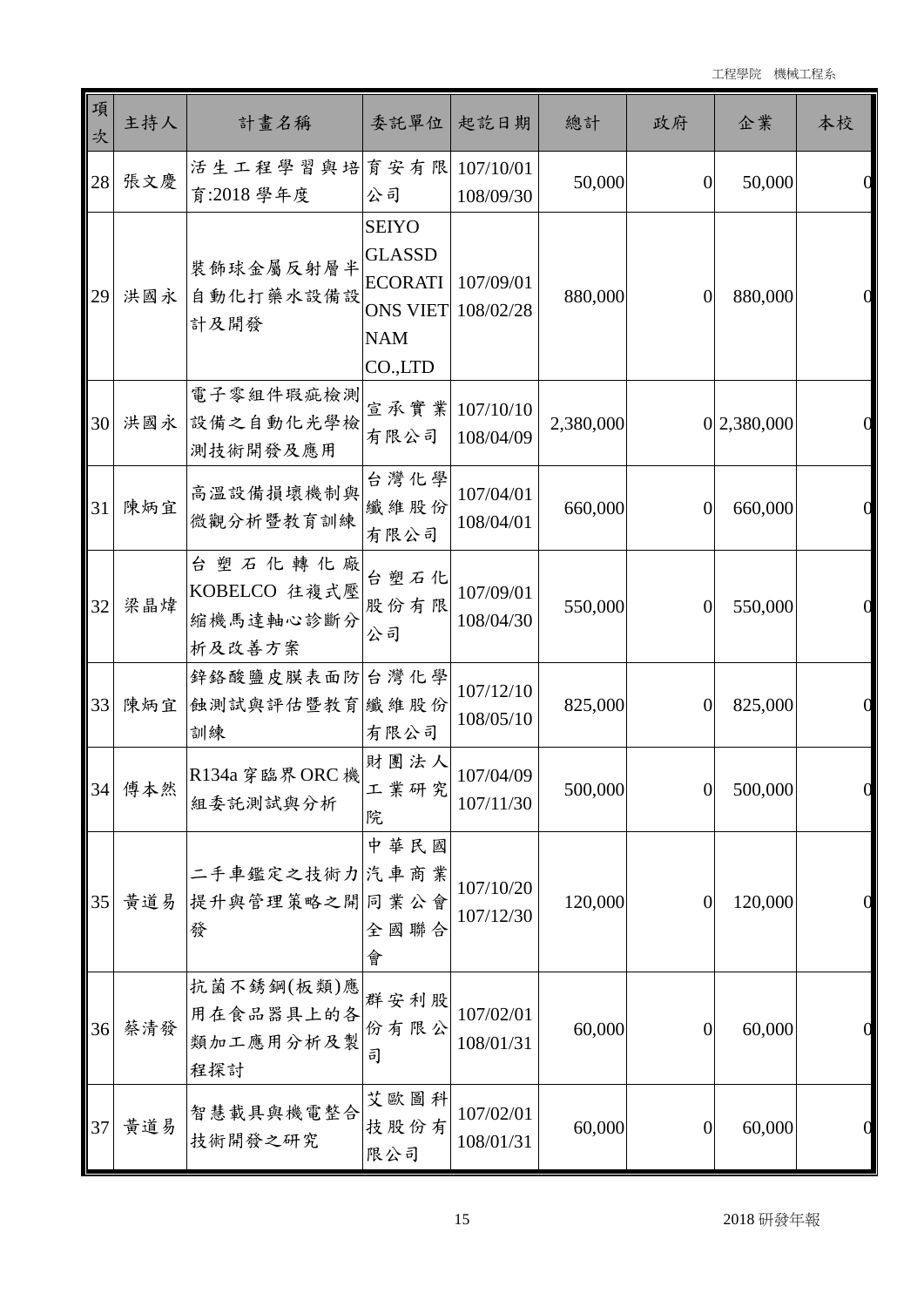| 項<br>次 | 主持人        | 計畫名稱                                       | 委託單位                 | 起訖日期                   | 總計     | 政府             | 企業        | 本校        |
|--------|------------|--------------------------------------------|----------------------|------------------------|--------|----------------|-----------|-----------|
| 38     | 胡志中        | 智慧眼鏡醫療應用<br>$\overline{\phantom{0}}$       | 品蓁聯合<br>系統股份<br>有限公司 | 107/10/01<br>108/09/30 | 60,000 | 0              | 60,000    |           |
| 39     | 馮奎智<br>陳炳宜 | 電子級玻璃材料之開<br>發與應用實現(I)                     | 和湘匯科<br>技有限公<br>司    | 107/10/01<br>108/09/30 | 60,000 | 0              | 60,000    |           |
| 40     | 黃道易        | SBIR-車聯網計畫追匯欣汽車<br>蹤既輕量化尾門升降股份有限<br>之設計與開發 | 公司                   | 107/09/01<br>108/08/31 | 60,000 | $\overline{0}$ | 60,000    |           |
|        | 合計         |                                            |                      |                        |        | 42,913,000     | 8,709,500 | 3,739,000 |

### 五、技術移轉或授權案件 **2000年** 2000年 2000年 2001年 2012年 2012年 2012年 2012年 2012年 2012年 2012年 2012年 2012年 2012年 2012年 2012年 2012年 2012年 2012年 2012年 2012年 2012年 2012年 2012年 2012年 2012年 2012年 2012年 2012年 2013年 2013年 2013年 2013年 2013年 2013

| 項次             | 教師         | 技術移轉<br>或授權 | 計畫案名稱                                                   | 廠商名稱             | 金額     | 起訖日期                   |
|----------------|------------|-------------|---------------------------------------------------------|------------------|--------|------------------------|
|                | 蔡清發        | 技術移轉        | 抗菌不銹鋼(板類)應用在食<br>品器具上的各類加工應用分群安利股份有限公司 12,000<br>析及製程探討 |                  |        | 107/02/01<br>108/01/31 |
| $\overline{2}$ | 黃道易        | 技術移轉        | 智慧載具與機電整合技術開艾歐圖科技股份有限<br>發之研究                           | 公司               | 12,000 | 107/02/01<br>108/01/31 |
| 3              | 胡志中        | 技術移轉        | 智慧眼鏡醫療應用(一)                                             | 品蓁聯合系統股份有<br>限公司 | 12,000 | 107/10/01<br>108/09/30 |
| 4              | 馮奎智<br>陳炳宜 | 技術移轉        | 電子級玻璃材料之開發與應<br>用實現(I)                                  | 和湘匯科技有限公司 12,000 |        | 107/10/01<br>108/09/30 |
| $\mathfrak{H}$ | 黃道易        | 技術移轉        | SBIR-車聯網計畫追蹤既輕歷欣汽車股份有限公<br>量化尾門升降之設計與開發                 | 司                | 12,000 | 107/09/01<br>108/08/31 |
|                |            |             | 合計                                                      |                  | 60,000 |                        |

### 六、專利

| 項次 | 發明人        | 專利權人                                | 專利名稱             | 類別       | 證書<br>字號 | 專利<br>國家 | 生效日期      |
|----|------------|-------------------------------------|------------------|----------|----------|----------|-----------|
|    | 洪國永<br>鄭春德 | 明志科技大學                              | 一種牙植體表面處理的<br>方法 | 發明<br>專利 | I394559  | 國內       | 107/05/17 |
| 2  | 胡志中        | 長庚醫療財團法人<br>林口長庚紀念醫<br>明志科技大學<br>院、 | 椎弓根螺釘微創定位裝<br>置  | 發明<br>專利 | I611793  | 國內       | 107/01/21 |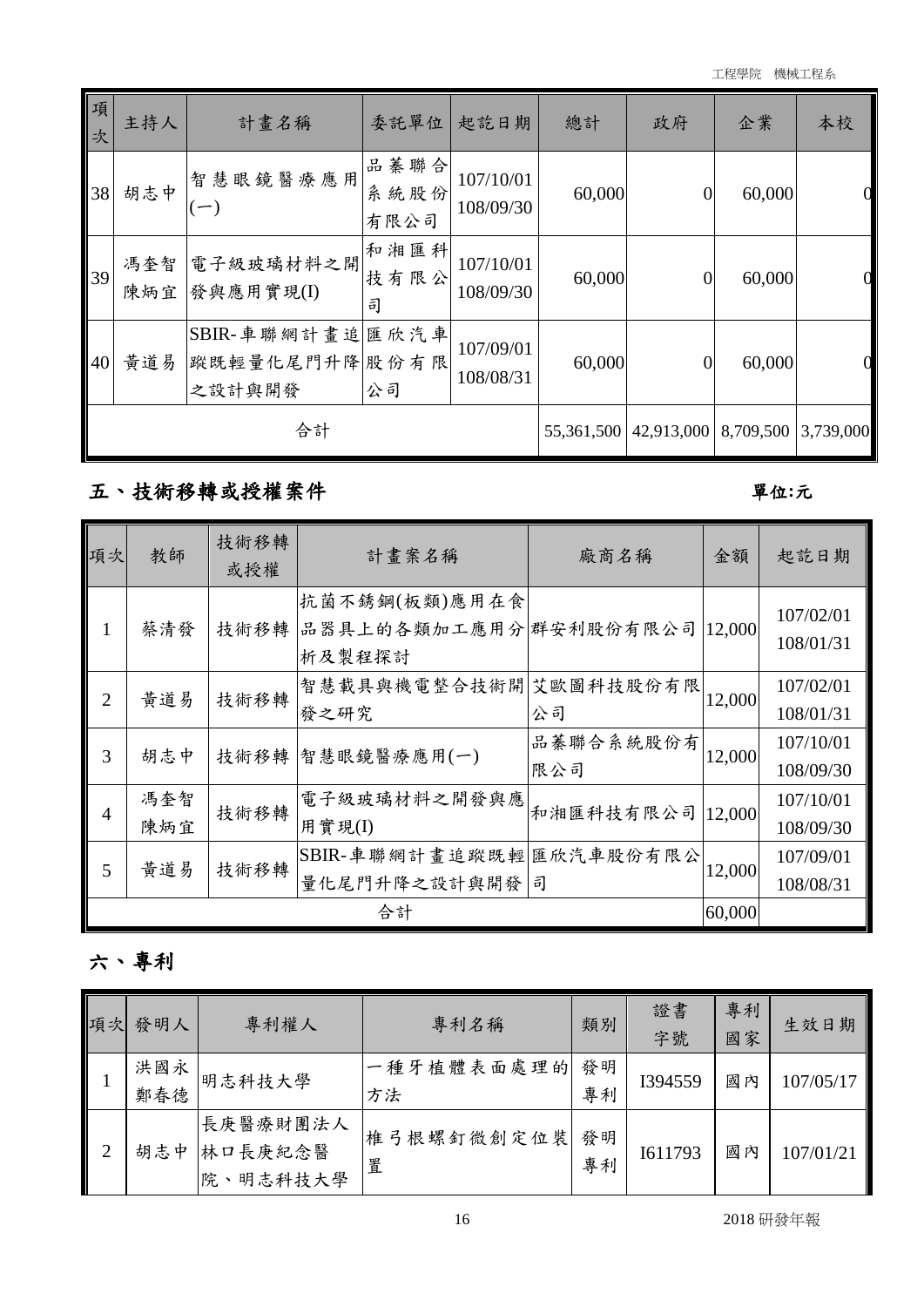工程學院 機械工程系

|                | 項次 發明人 | 專利權人                            | 專利名稱                                    | 類別       | 證書<br>字號                        | 專利<br>國家 | 生效日期      |
|----------------|--------|---------------------------------|-----------------------------------------|----------|---------------------------------|----------|-----------|
| 3              | 胡志中    | 長庚醫療財團法人<br>林口長庚紀念醫<br>院、明志科技大學 | 椎弓根螺釘微創定位裝<br>置                         | 新型<br>專利 | ZL 2017 2<br>0381727.8          | 大陸       | 107/07/03 |
| $\overline{4}$ | 胡志中    | 長庚醫療財團法人<br>林口長庚紀念醫<br>院、明志科技大學 | 骨釘導引結構                                  | 發明<br>專利 | 1634867                         | 國內       | 107/09/11 |
| 5              | 胡志中    | 長庚醫療財團法人<br>林口長庚紀念醫<br>院、明志科技大學 | Kirschner<br>Wire Fixation<br>Structure | 發明<br>專利 | US10,052,<br>133 B <sub>2</sub> | 美國       | 107/08/21 |
| 6              |        | 郭啟全  明志科技大學                     | 具有冷卻水路的快速模<br>具的製作方法                    | 發明<br>專利 | I628061                         | 國內       | 107/07/01 |
| 7              | 劉晉奇    | 明志科技大學                          | 機車駐車用多連桿中柱                              | 新型<br>專利 | M568805                         | 國內       | 107/10/21 |
| 8              |        | 蔡習訓 明志科技大學                      | 可同步全翻轉樞紐器                               | 發明<br>專利 | I626528                         | 國內       | 107/06/11 |
| 9              |        | 蔡習訓 明志科技大學                      | 無軸心式樞紐                                  | 發明<br>專利 | I625472                         | 國內       | 107/06/01 |

## 七、專書**(**含篇章**)**及其他著作

| 姓名  | 篇章及所屬專書名稱/或專書名稱                                                                                                                            | 出版社/出版處所 | ISBN 編號           |
|-----|--------------------------------------------------------------------------------------------------------------------------------------------|----------|-------------------|
| 蔡宜昌 | 電機工程學                                                                                                                                      | 高立圖書有限公司 | 978-986-378-169-1 |
| 謝文賓 | On the Design of the Gravity Balancer<br><b>Using Scotch Yoke Derivative</b><br>Mechanism/New Advances in<br>Mechanism and Machine Science | Springer | 978-3-319-79110-4 |

# 八、榮譽

| 姓名  | 作品名稱                                                                                         | 獲獎或榮譽名稱           | 頒獎機構名稱            | 獲獎日期      |
|-----|----------------------------------------------------------------------------------------------|-------------------|-------------------|-----------|
| 郭啟全 | Optimization of conformal<br>cooling channels for rapid tooling<br>using Moldex 3D           | 榮獲研究論文海報競<br>審第一名 | 明志科技大學            | 107/06/14 |
| 郭啟全 | Development of a hot embossing<br>stamp with high cooling<br>Efficiency for microreplication | 銀牌                | CIIS 中華創新<br>發明學會 | 107/11/08 |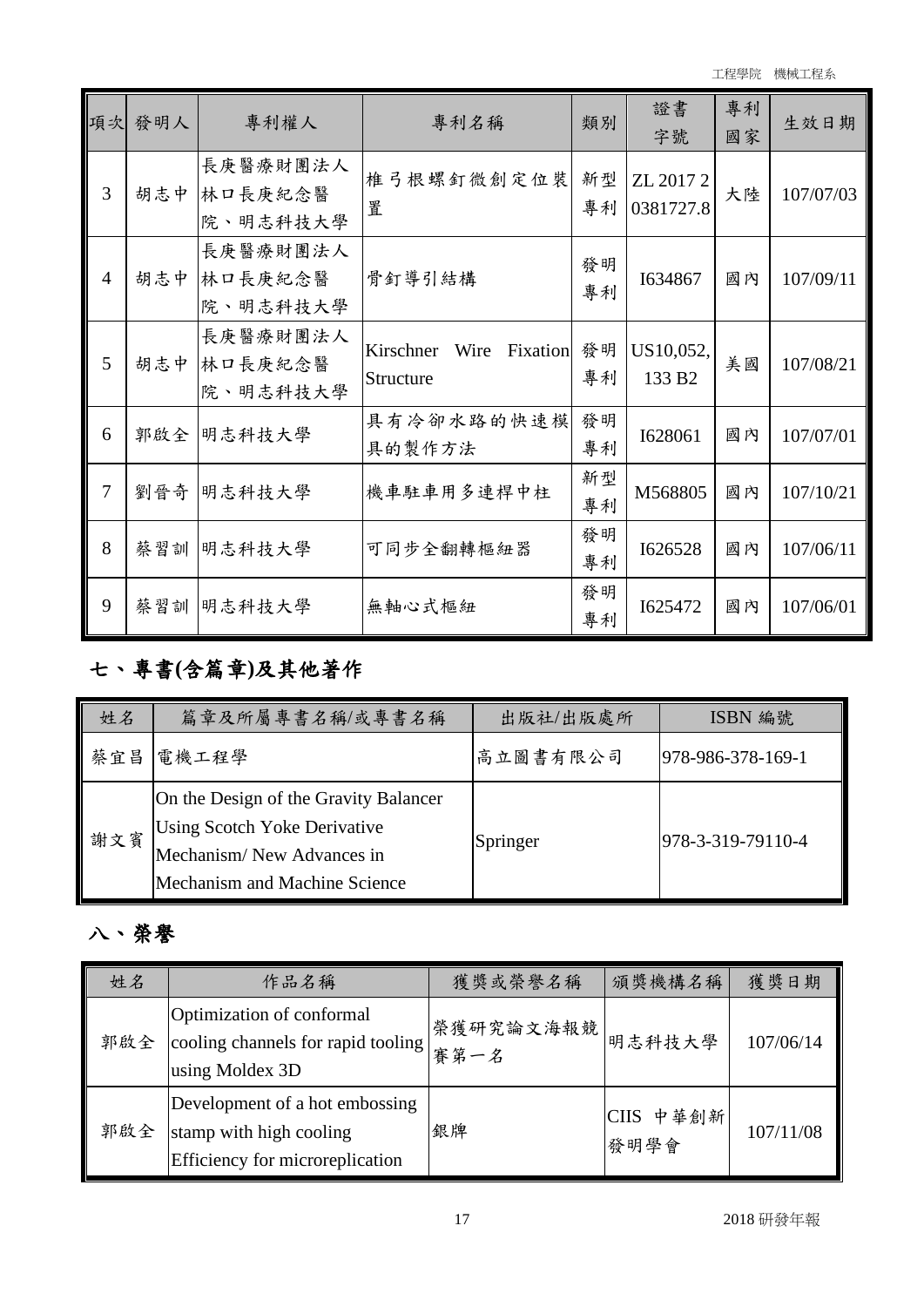工程學院 機械工程系

| 姓名  | 作品名稱                                                                              | 獲獎或榮譽名稱                                           | 頒獎機構名稱           | 獲獎日期      |
|-----|-----------------------------------------------------------------------------------|---------------------------------------------------|------------------|-----------|
| 郭啟全 | Optimization of conformal<br>cooling channels for rapid tooling<br>using Moldex3D | 榮獲學校組第三名                                          | 科盛科技股份<br>有限公司   | 107/11/15 |
| 郭啟全 | 具順形冷卻水路快速模具之冷<br>卻效益研究與分析                                                         | 大會特別獎                                             | 台灣精密工程<br>學會     | 107/11/29 |
| 郭啟全 | 耐磨耗之快速模具研製與應用                                                                     | 最佳技術呈現獎(Best<br>technology<br>presentation award) | 臺灣磨潤科技<br>學會     | 107/11/10 |
| 陳源林 | 換檔時機判斷方法及自動變速<br>系統                                                               | 107台灣創新技術博<br>覽會發明競賽銀牌獎                           | 中華民國對外<br>貿易發展協會 | 107/09/29 |
| 胡志中 | 兒童脊椎側彎重症病患術前矯<br>正裝置                                                              | 研發創意實物獎學校<br>組佳作                                  | 明志科技大學           | 107/06/16 |
| 胡志中 | 蹠骨折手術鋼釘固定之3D立體<br>影像穿孔自動校正裝置                                                      | 研發創意實物獎學校<br>組第一名                                 | 明志科技大學           | 107/06/16 |
| 胡志中 | 克氏鋼釘固定結構                                                                          | 107台灣創新技樹博<br>覽會發明競賽鉑金獎                           | 經濟部              | 107/09/29 |
| 胡志中 | 骨釘導引結構                                                                            | 107台灣創新技術博<br>覽會發明競賽金牌獎                           | 經濟部              | 107/09/29 |
| 胡志中 | 醫學影像與3D列印技術應用-蹠<br>骨自動對位骨釘導引裝置                                                    | 學術獎                                               | 經濟部              | 107/09/29 |
| 謝文賓 | 利用新型彈簧平衡機構於空間<br>重力平衡關節手臂之設計、製造<br>與驗證                                            | 中國機械工程學會<br>第14屆「上銀機械碩<br>士論文獎」                   | 中國機械工程<br>學會     | 107/01/08 |
| 蔡習訓 | 107年明志科技大學優良教師                                                                    | 優良教師教學獎                                           | 明志科技大學           | 107/09/27 |

## 九、研究生論文

| 項次                          | 研究生姓名 | 論文題目                   | 指導教授 | 畢業日期   |
|-----------------------------|-------|------------------------|------|--------|
|                             | 何宗澤   | 整合機電控制與3D列印技術於四足仿生動物腿部 | 洪國永  | 107/01 |
|                             |       | 運動模態之研究                |      |        |
| $\mathcal{D}_{\mathcal{L}}$ | 張思緯   | 微撓性探針製程及機械特性研究機械特性研究   | 王海   | 107/01 |
| 3                           | 阮黎俠   | 週期振動吸振與獵能並置中吸振效能與獵能能力  | 黃世欽  | 107/01 |
|                             |       | 的互動影響分析                |      |        |
| $\overline{A}$              | 劉議文   | 紙型微流體農藥檢測晶片研製          | 洪國永  | 107/01 |
| 5                           | 鄭稑達   | 應用於筆電鉸鍊性能之微齒輪強度設計參數研究  | 王海   | 107/01 |
| 6                           | 洪舜裕   | 應用於手機樞紐軸空行程與使用壽明性能之設計  | 王海   | 107/01 |

18 2018 研發年報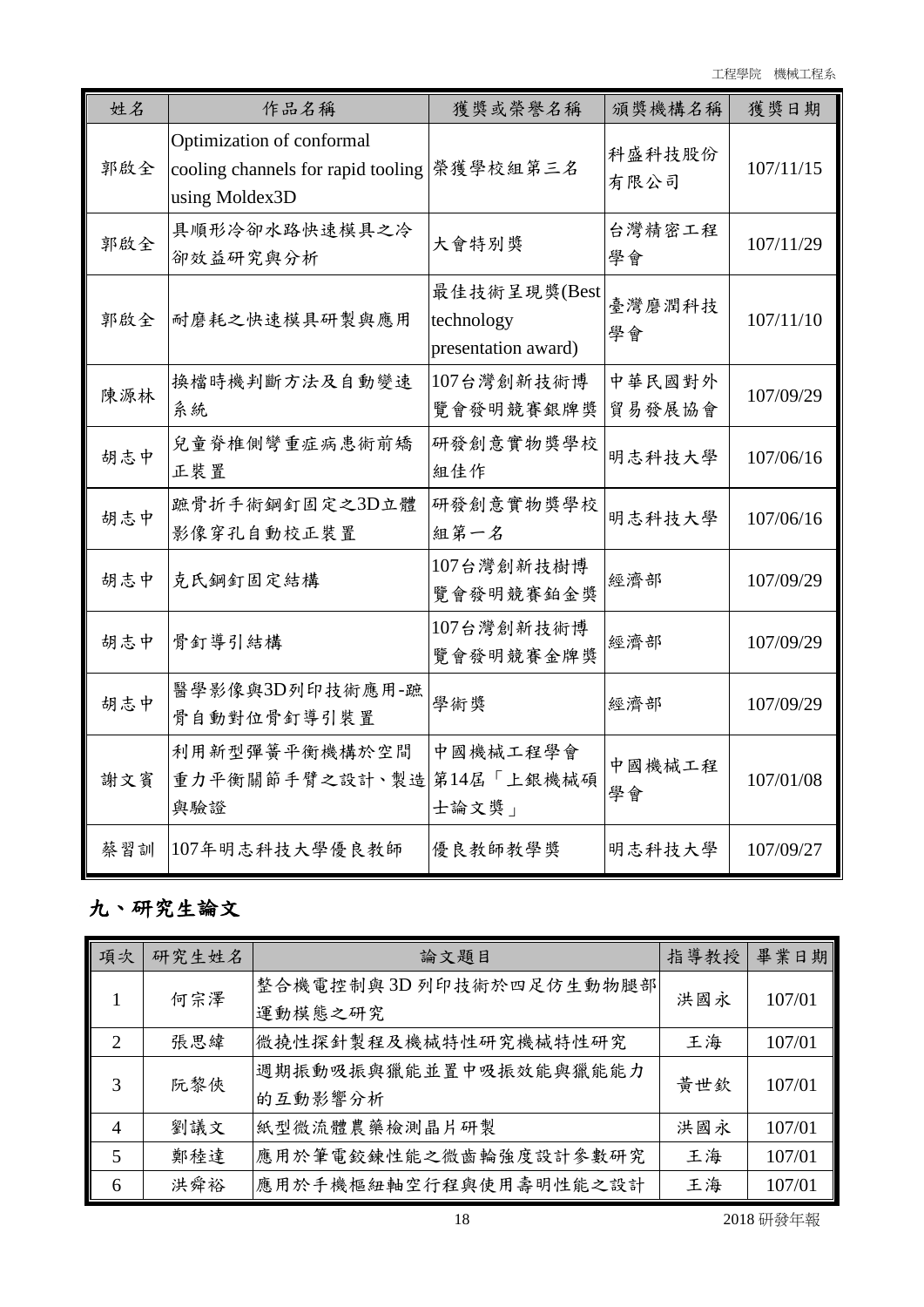| 項次     | 研究生姓名 | 論文題目                                       | 指導教授       | 畢業日期   |
|--------|-------|--------------------------------------------|------------|--------|
|        |       | 參數研究                                       |            |        |
| $\tau$ | 高翊翔   | 引擎點火角度對低濃度生質丁醇混汽油之性能與<br>廢氣排放之影響           | 黃道易        | 107/05 |
| 8      | 高坤民   | 生質丁醇混汽油運用於火花點火引擎之性能與廢<br>氣排放               | 黃道易        | 107/05 |
| 9      | 許瑜娟   | 應用光學檢測技術於裝飾球定色可靠度提升之研<br>究                 | 洪國永        | 107/06 |
| 10     | 涂元德   | 下肢肌肉伸展應用之機構與控制器設計                          | 蔡宜昌        | 107/07 |
| 11     | 葉謹誠   | 3N TrizactTM 砂帶對 MIM 不銹鋼零件之磨削性研<br>究       | 蔡習訓        | 107/07 |
| 12     | 李淳義   | 仿生設計之可溶性微針頭陣列形貌設計、力學分析<br>及製造技術            | 洪國永        | 107/07 |
| 13     | 王敬智   | 參數模糊學習之適應性控制器於氣壓隔振系統之<br>控制                | 梁晶煒<br>陳宏毅 | 107/07 |
| 14     | 曾律銓   | 結合TDC之自調式PI控制器於主動式氣壓隔振系<br>統控制             | 梁晶煒<br>陳宏毅 | 107/07 |
| 15     | 吳昱頡   | 電場誘發織構 BNT-7.5BT-0.2%Mn 弛豫鐵電陶瓷<br>之應變與微觀結構 | 陳炳宜        | 107/07 |
| 16     | 郭匀芸   | 奈米材料於 PEEK 表面改質之生物特性評估                     | 洪國永        | 107/07 |
| 17     | 林重佑   | 手持式影像辨識胎紋偵測器                               | 黃道易        | 107/07 |
| 18     | 游政諺   | 積層製造之蠟線材研製與應用                              | 郭啟全        | 107/07 |
| 19     | 蕭得恩   | 座台式胎紋偵測器研製                                 | 黄道易        | 107/07 |
| 20     | 王建翔   | 高鎳鉻合金爐管機械性質與微觀結構分析                         | 陳炳宜        | 107/07 |
| 21     | 徐瑋聰   | 具異型冷卻水路之快速模具研製與應用                          | 郭啟全        | 107/06 |
| 22     | 曹誌恒   | 開放大型重型機車行駛國道之可行性研究                         | 黃道易        | 107/07 |